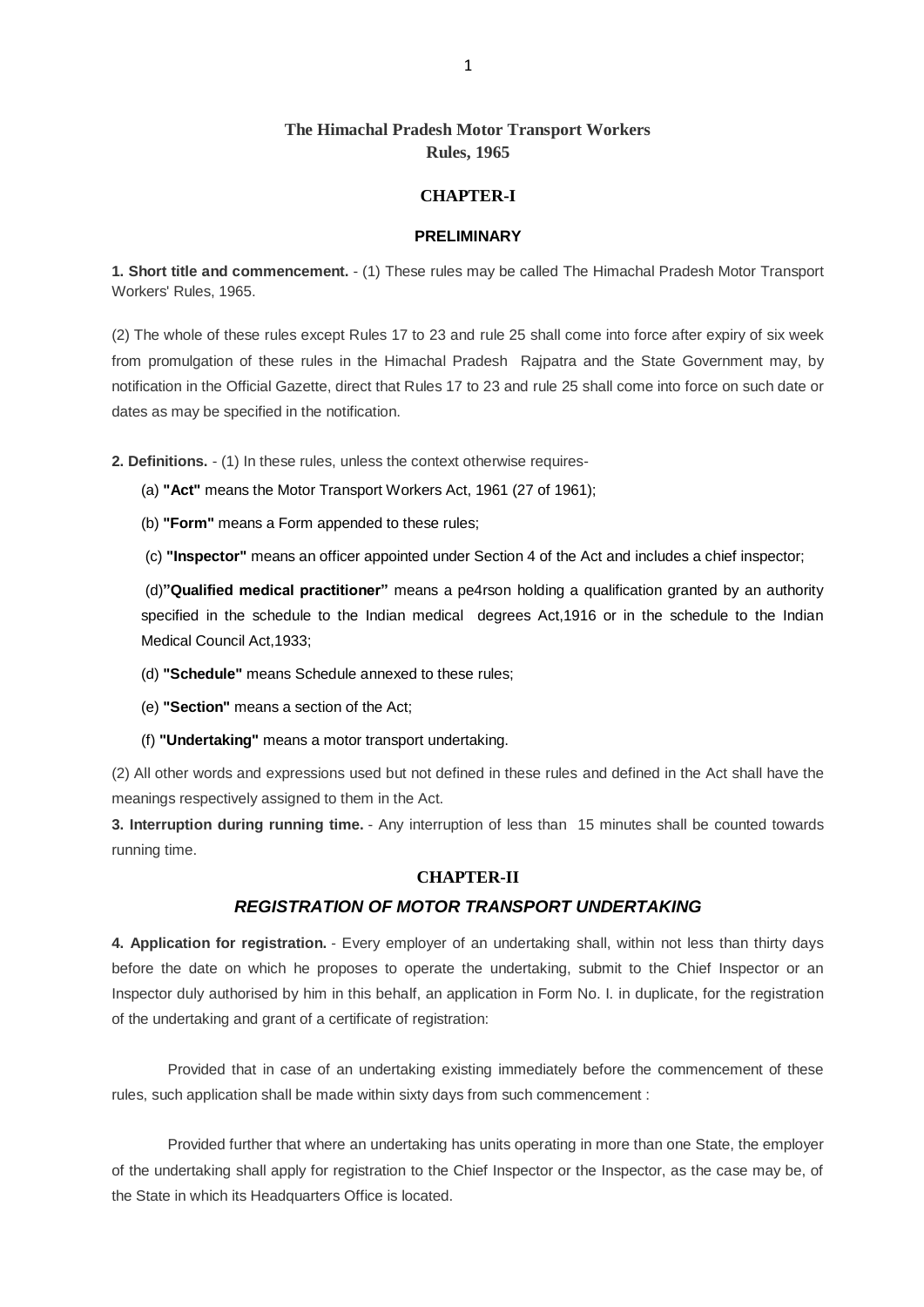**5. Grant of certificate of registration.** - A certificate of registration for an undertaking shall be granted by the Chief Inspector or an Inspector of the respective circles/districts duly authorized by him in this behalf in Form No. 11, on payment of fees as specified below:-

| for maximum number of motor transport<br>workers to be employed during the year | FEES FOR GRANT OF CERTIFICATE OF<br><b>REGISTRATION</b> |
|---------------------------------------------------------------------------------|---------------------------------------------------------|
|                                                                                 | Rs.                                                     |
| 5                                                                               | 10.00                                                   |
| 25                                                                              | 25.00                                                   |
| 100                                                                             | 100.00                                                  |
| 250                                                                             | 250.00                                                  |
| 500                                                                             | 500.00                                                  |
| 1000                                                                            | 1000.00                                                 |
| 1500                                                                            | 1500.00                                                 |

**Table**

Provided that if at any time the Act is made applicable to an undertaking employing less than 5 persons, the fee shall be 5 rupees.

**6. Validity of the certificate of registration.** - Every certificate of registration granted under Rule 5 or renewed under Rule 8 shall remain in force up to the 31st December of the year for which the certificate is granted or renewed.

**7. Amendment of certificate of registration.** - (1) The certificate of registration granted under Rule 5 may be amended by the Chief Inspector or an Inspector duly authorised by him in this behalf.

(2) An employer shall , within thirty days of the day when the cause of amendments arises, submit to the Chief Inspector or an Inspector duly authorised by him in this behalf an application stating the nature of amendment and reasons therefor.

(3) The fee for the amendment of the certificate of registration shall be five rupees plus the amount, if any, by which the fee that would have been payable, if the licence had been originally issued in the amended form exceeds the fee originally paid for the certificate of registration.

**8. Renewal of certificate of registration.** - (1) Every employer shall apply to the Chief Inspector or an Inspector (duly authorised by him in this behalf) for renewal of the certificate of registration before its validity expires.

(2) Every such application shall be in Form No. I in duplicate, and shall be made not less than sixty days before the date on which the certificate of registration expires and if the application is so made, the undertaking shall be deemed to be duly registered until such date as the certificate of registration is renewed.

(3) The fees chargeable for renewal of a certificate of registration shall be the same as for the grant thereof :

Provided that if the application for renewal is not received within the time specified in Sub-rule (2), a fee of twenty-five per cent in excess of the fee ordinarily payable for the certificate of registration shall be payable for such renewal ;

Provided further that in cases where the Chief Inspector or the Inspector is satisfied that delay in submission of the application is due to unavoidable circumstances beyond the control of the employer, he may reduce or remit, as he thinks fit, the payment of such excess fee. ,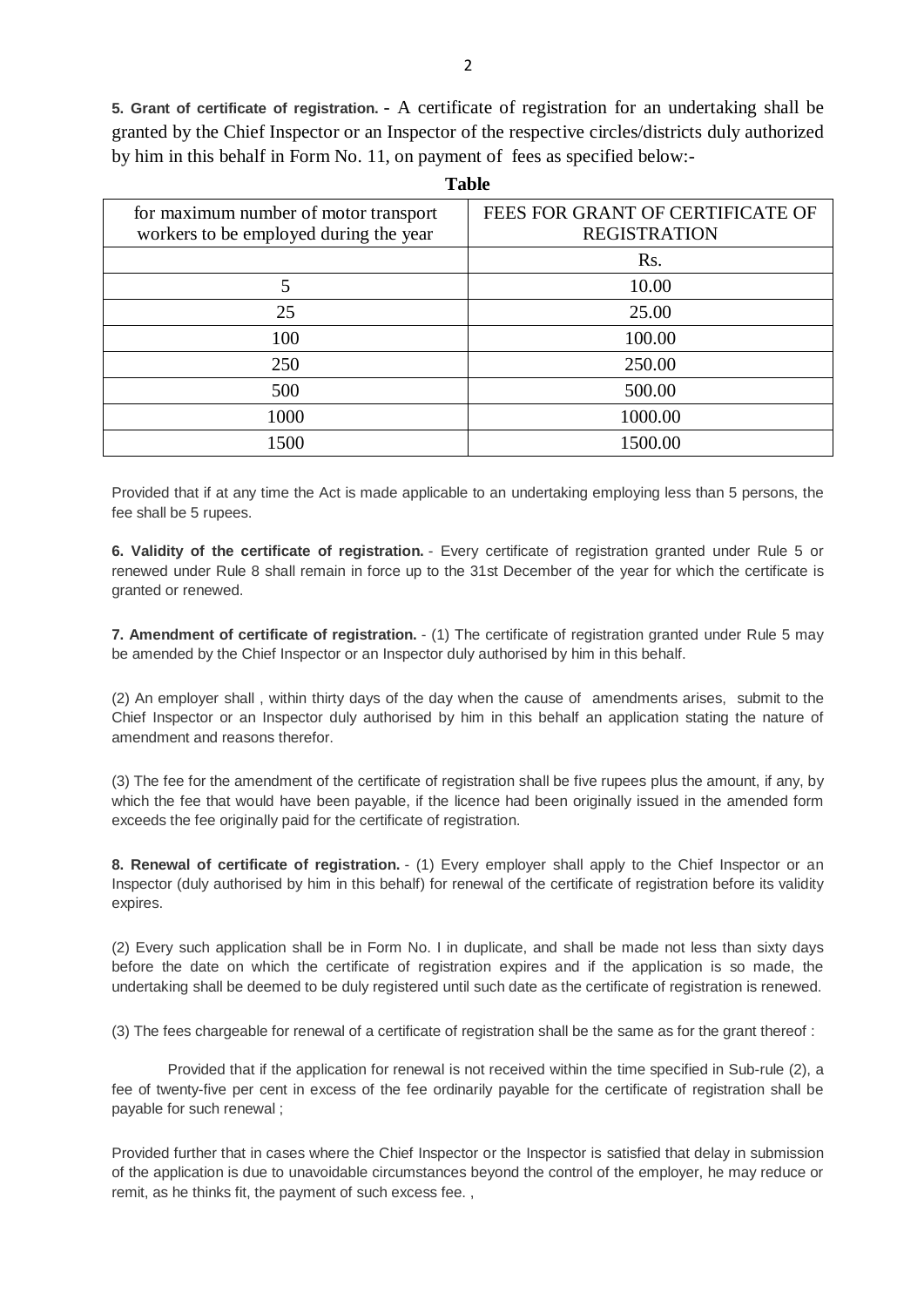**9. Transfer of certificate of registration.** - (1) An employer holding a certificate of registration may, at any time, before the expiration of its validity apply for permission to transfer the certificate to another person. (2) Such application shall be made to the Chief Inspector or an Inspector (duly authorised by him in this behalf ) who shall, if he approves of the transfer, enter upon the certificate of registration under his signature, an endorsement to the effect that the certificate of registration has been transferred to the person named.

**10. Procedure on death or disability of employer.** - If an employer holding a certificate of registration dies or becomes insolvent, the person carrying on the business of the undertaking shall not be liable under the Act during such time as may reasonably be required to allow him to make an application for the amendment of the certificate of registration under Rule 7 in his name.

**11. Issue of duplicate certificate of registration.** - Where a certificate of registration granted or renewed under Rule 5 or Rule 8, as the case may be, is lost, defaced or accidentally destroyed, a duplicate may be granted on payment of a fee of [one hundred rupees.

**12. Payment of fees.** - (1) All fees to be paid under these rules shall be paid into the local treasury under the head of account 'XXXII-Misc. Social and Development Organisation-fees realised under the Motor Transport Workers' Act, and receipt obtained, which shall be submitted along with the application.

(2) If an application for the grant, renewal, amendment of issue of a duplicate of a certificate of registration is rejected, the fee paid shall be refunded to the applicant.

**13. Marking of the registration number of the vehicles.** - The registration number of the undertaking shall be marked on the left hand side of every vehicle in lettering .076 metre high and .013 metres thick.

# **CHAPTER-III** *INSPECTING STAFF*

**14. Qualifications of an Inspector.** - No person shall be appointed as an Inspector unless he,- (a)in the case of direct appointment;-

(i) is not less than 25 years,

(ii) must be a graduate,

(iii) preferably obtained a degree or diploma in social service from institutions of social welfare and business management, Calcutta or the tata institute of social service, Bombay,

(iv) has worked as a Labour or Welfare Officer in any industrial establishment or Government Department for a a minimum period of two years,

- (b) in the case of an appointment by promotion,-
	- (i) possesses a degree of a recognised university, and

(ii) has an experience of working in the Labour Department for a minimum period of two years

(2) Notwithstanding anything contained in sub-rule(1) the Gov erment may appoint a Labour Inspector or any other office of the Labour Department of a rank higher than that of Labour Inspector as an Inspector for the purpose of section 4.

 **15. Powers of Inspectors.** - An Inspector shall for carrying out the purposes of the Act, have power to do all or any of the following acts ;

- (i) to photograph any motor transport worker, to inspect or sketch, as the case may be, any motor transport vehicle, building room, appliance, apparatus, register or document, which is under use or occupation of any undertaking or anything provided for the purpose of securing health and welfare of motor transport workers;
- (ii) to prosecute, conduct or defend before any Court any complaint or other proceeding arising under the Act or these rules or in discharge of his duties as an Inspector;
- (iii) to require any employer to supply or send any return or information relating to the provisions of the Act or of these rules; and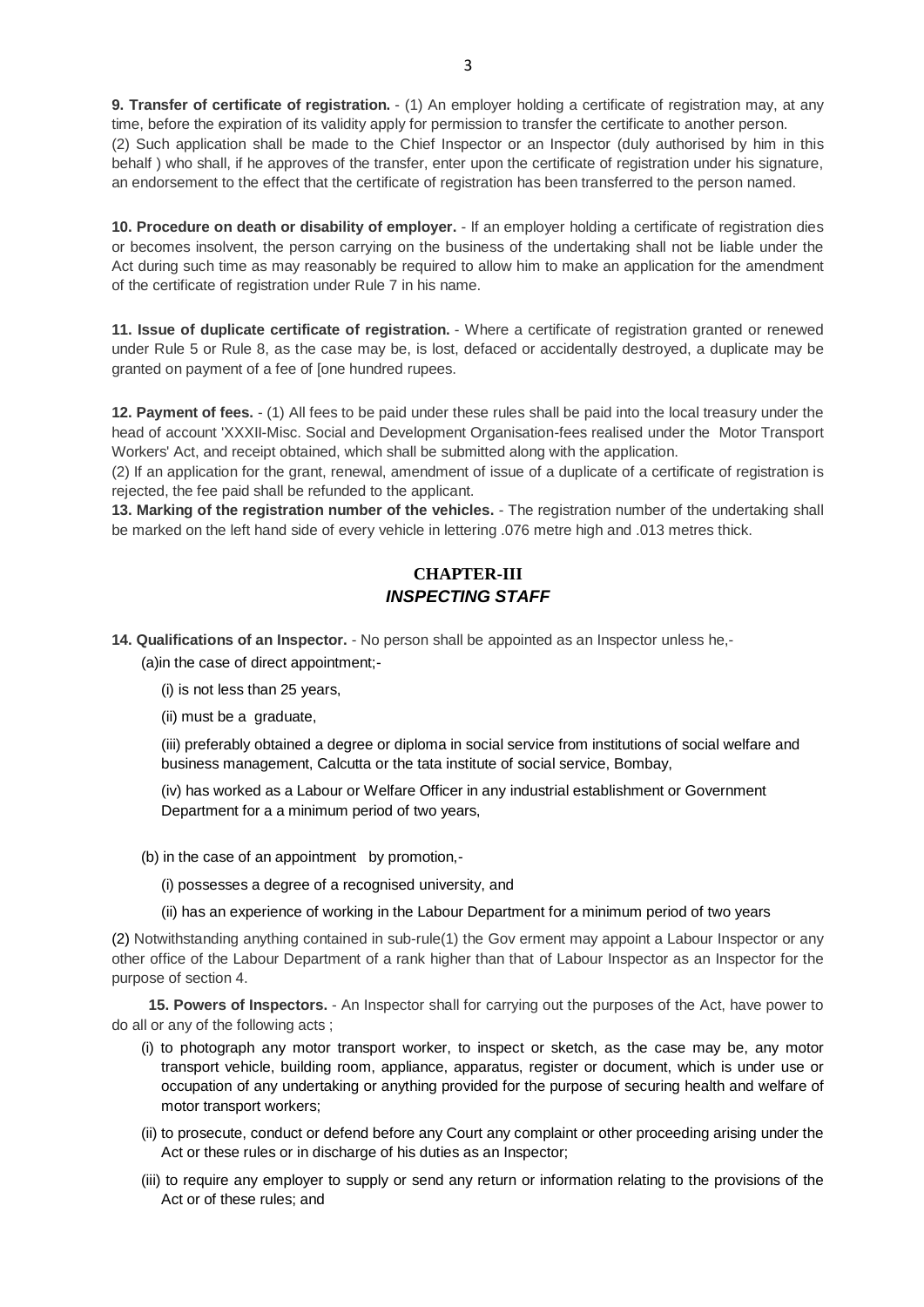(iv) to have a person residing in a State other than one in which an offence under the Act or these rules has been committed, examined through an Inspector to that State and to obtain a record of such examination.

**16. Duties of Certifying Surgeons.** - (1) For the purpose of examination and certification of adolescents who wish to obtain certificates of fitness, the Certifying Surgeon shall arrange a suitable time and place for the attendance of such persons and shall give previous notice in writing of such arrangements to the employers of undertakings concerned within the local limits of his jurisdiction or undertakings or class of undertakings assigned to him.

(2) The Certifying Surgeon shall issue his certificates in Form No.III. The foil and counterfoil shall be filled in and the left thumb mark/signature of the person in whose name the certificates is granted shall be taken on them. On being satisfied as to the Correctness of the entries made therein and of the fitness of the person examined, he shall sign the foil and initial the counterfoil and shall deliver the foil to the person in whose name the certificate is granted. Who shall keep the same in his custody and on demand by an inspector shall produce the same for inspection by him. The foil so delivered shall be the certificate of fitness granted under Section 23. All counterfoils shall be kept for a period of at least two years after the issue of the certificate.

(3) The Certifying Surgeon shall upon request by the Chief Inspector carry out such examination and furnish him with such report as he may indicate in respect of any undertaking or class of transport undertakings where-

- (a) cases of illness have occurred which it is reasonable to believe are due to the nature of work or other conditions of work prevailing therein, or
- (b) adolescents are or are about to be employed in any work which is likely to cause injury to their health.

(4) If the Certifying Surgeon finds as a result of his examination that any person employed in any work in any undertaking is no longer fit to work for medical reasons, he shall inform the employer in writing accordingly On receipt of this information it shall be obligatory on the employer to suspend such a person from working in that work for the period recommended by the Certifying Surgeon and no person after such suspension shall be employed in the work unless he is certified fit for the work by the Certifying Surgeon.

(5) The employer shall afford to the Certifying Surgeon facilities to inspect any work in which any person is employed or is likely to be employed.

(6) The employer shall provide for the purpose of any medical examination which the Certifying Surgeon wishes to conduct at a place of the undertaking to be fixed in consultation with the representatives of the workers (for his exclusive use on the occasion of the examination) a room which shall be properly cleaned and adequately ventilated and lighted and furnished with a screen, a table (with writing materials) and chairs.

# **CHAPTER-IV** *WELFARE AND HEALTH*

**17. Canteen.** - (1) The employer of every undertaking shall provide for the use of the motor transport workers at every place wherein one hundred motor transport workers or more ordinarily call on duty during everyday, an adequate canteen in or near the place wherein the undertaking is situated according to the standards prescribed in this rule :

(2) The employer shall submit for the approval of the Chief Inspector, plans and site plan in duplicate of the building to be constructed or adopted for use as a canteen.

(3) The canteen building shall be situated not less than 50 feet from any latrine, urinal or any other source of dust, smoke or obnoxious fumes:

Provided that the Chief Inspector may in any particular case relax the provision of this sub-rule to such extent may be reasonable in the circumstances and may require measures to be adopted to secure the essential purpose of this sub-rule.

(4) The canteen building shall be constructed in accordance with the plans approved by the Chief Inspector and shall accommodate at least a dining hall, kitchen, store room, pantry and washing places separately for workers and for utensils.

(5) In a canteen, the floor and inside walls up to a height of 1.2 metres from the floor shall be made of smooth and impervious material; the remaining portion of the inside walls shall be made smooth by cement plaster or in any other manner approved by the Chief Inspector.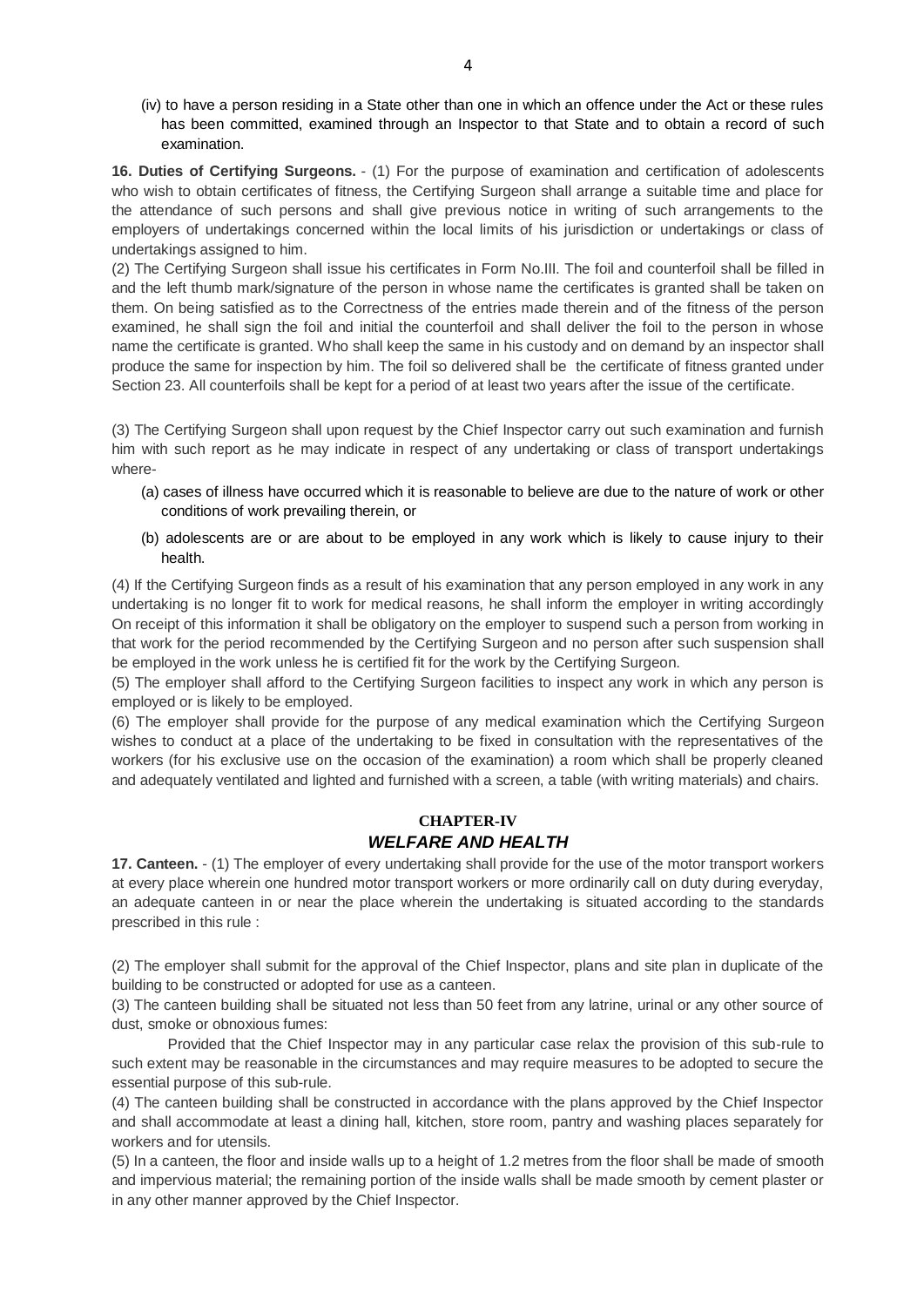(6) The doors and windows of a canteen building shall be of fly-proof construction and shall allow adequate ventilation.

(7) The canteen shall be sufficiently lighted at all times when any person has access to it.

- (8) (a) In every canteen-
	- (i) all inside walls of rooms and all ceilings, passages and staircases shall be lime-washed , colourwashed or painted, as the case may be and shall also be disinfected. Lime-washing or colourwashing shall be carried out once in every year and painting shall be carried out once in every three years ;and disinfecting once in six month,
	- (ii) all woodwork shall be varnished or painted once in every three years; and
	- (iii) all internal structural iron or steel work shall be varnished or painted once in every three years :

Provided that inside walls of the kitchen shall be lime-washed once in every four months.

(b) Records of dates on which lime-washing, colour-washing, varnishing or painting, or disinfecting as the case may be, is carried on shall be maintained in a register in Form No. IV.

(9) The precincts of the canteen shall be maintained in a clean and sanitary condition. Waste water shall be carried away in suitably covered drains and shall not be allowed to accumulate so as to cause a nuisance. Suitable arrangement shall be made for the collection and disposal of garbage.

**18. Canteen hall.** - (1) The canteen hall shall accommodate at least thirty per cent of the motor transport workers likely to come at a time :

Provided that any particular undertaking or in any particular class of undertakings, the State Government may, by notification in this behalf in the Official Gazette, alter the percentage of workers to be accommodated.

(2) The floor area of the canteen hall excluding the area occupied by service counter and any furniture, except tables and chairs, shall be not less than 0.92903 S.M. per dinner to be accommodated under Sub-rule  $(1).$ 

(3) Sufficient tables, chairs or benches shall be available for the number of diners to be accommodated under Sub-rule (1).

**19. Equipment.** - (1) There shall be provided and maintained sufficient utensils, crockery, cutlery, furniture and any other equipment necessary for the efficient running of the canteen. Suitable clean clothes for the employees serving the canteen shall also be provided and maintained, by the employer.

(2) The furniture, utensils and other equipments shall be maintained in a clean and hygienic condition. A service counter, if provided, shall have a top smooth and impervious material. Suitable facilities including an adequate supply of hot water shall be provided for the cleaning of utensils and other equipment.

**20. Prices to be charged.** - (1) Food, drink and other items served in the canteen shall be sold on a nonprofit basis and the prices charged shall be subject to the approval of the Canteen Managing Committee constituted under Rule 22.

(2) The charges per portion of food stuff, beverages and any other items served in the canteen shall be conspicuously displayed in the canteen.

**21. Accounts.** - (1) Proper accounts pertaining to the canteen shall be maintained. All books of accounts, registers or any other documents used in connection with the running of a canteen shall be produced on demand to an Inspector.

(2) The accounts pertaining to the canteen shall be audited once in every 12 months by registered Accountants and Auditors. The balance-sheet prepared by the said Auditors shall be submitted to the Canteen Managing Committee not later than 2 months of the closing of the audited accounts:

Provided that the accounts pertaining to the canteen in a public sector undertaking having its own Accounts Department may be audited in that Department.

**22. Canteen Managing Committee.** - (1) The employer shall constitute a Canteen Managing Committee which shall be consulted from time to time as to-

- (a) the quality and quantity of foodstuffs to be served in the canteen;
- (b) the arrangement of the menus;
- (c) times of meals in the canteen; and
- (d) any other matter as may be directed by the Committee.

(2) The Canteen Managing Committee shall consist of an equal number of persons nominated by the employer and elected by the motor transport workers. The number of elected workers shall be in the proportion of one for every 50 workers employed in the undertaking;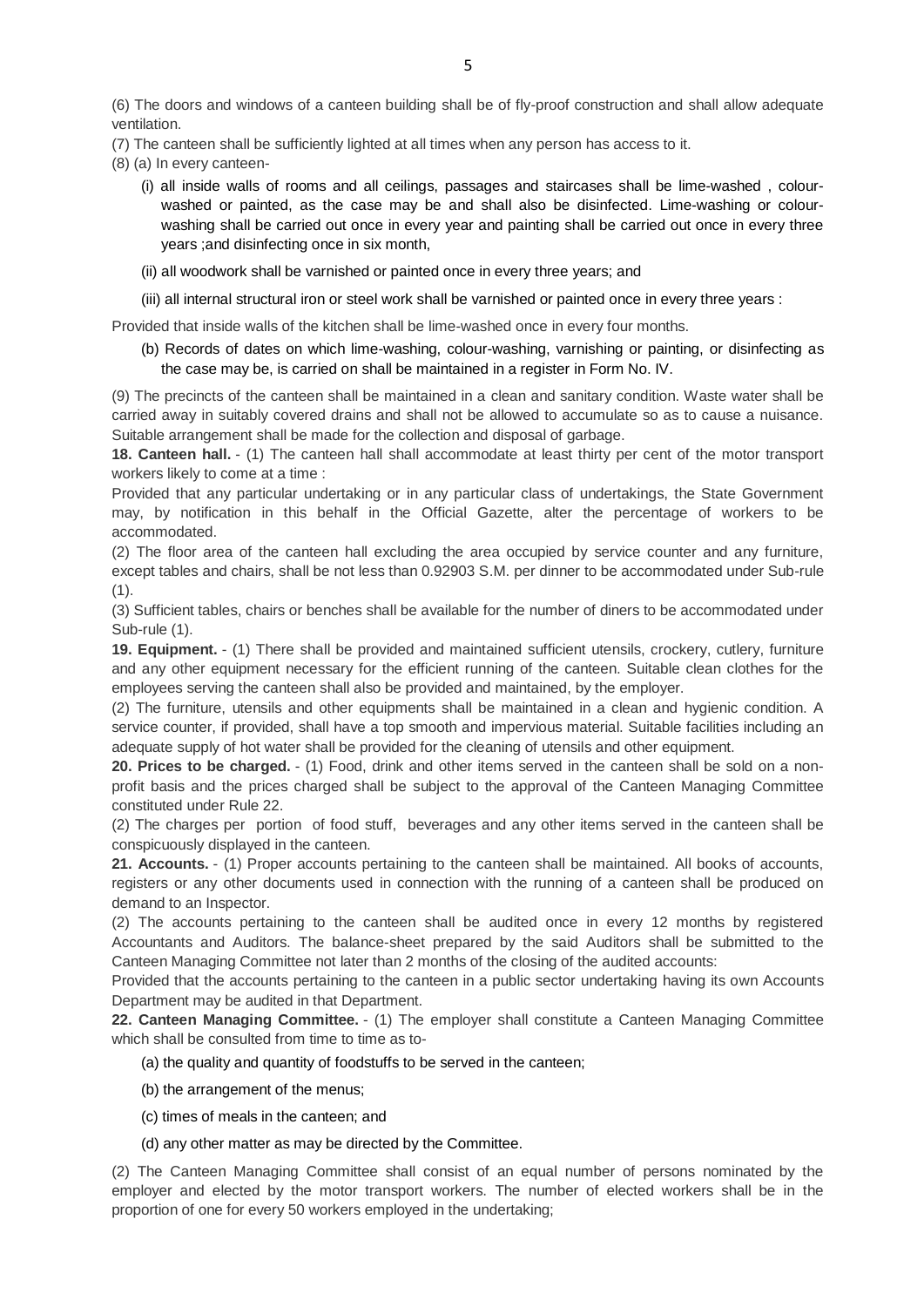Provided that in no case shall there be more then 5 or less than 2 Motor transport workers on the Committee. (3) The employer shall determine the procedure for and supervise the election of the representatives of the motor transport workers to the Canteen Managing Committee.

(4) The members of Canteen Managing Committee shall hold office for a period of two years from the date on which it is constituted :

Provided that such members shall notwithstanding the expiration of their term continue to hold their office until the constitution of the next Canteen Managing Committee.

**23. Rest-rooms.** - The rest-rooms shall conform to the following standards and the employer of every undertaking shall submit for the approval of the Chief Inspector plans and site plan in duplicate of the building to be constructed or adopted :

- (a) The building shall be soundly constructed and all the walls and roofs shall be of suitable heatresisting materials and shall be water-proof. The floor and walls to a height of 0.9144 metres shall be so laid or finished as to provide a smooth, hard and impervious surface;
- (b) The height of every room in the building shall be not less than 3.6576 metres from the floor to the lowest part of the roof and there shall be at least 4.64515 S.M. of floor area for every motor transport worker required to halt at night;
- (c) Effective and suitable provision shall be made in every room for securing and maintaining adequate ventilation by the circulation of fresh air and there shall also be provided and maintained sufficient and suitable natural or artificial lighting;
- (d) Every rest-room shall be adequately furnished with chairs and cots: and provided with adequate number of fans and heater or charcoal angithies, in electrified towns, as the case may be;
- (e) Every rest-room building and precincts thereof shall be kept in a clean and tidy condition and shall be lime-washed at least once in a period of twelve months and record thereof shall be maintained in Form No. IV prescribed in Rules 17;

Provided that where the Chief Inspector is satisfied that in respect of any particular place the provision of rest-rooms to the above standards is not reasonably practicable, he may by order in writing approve any suitable alternative accommodation subject to such conditions as he may specify.

**24. Uniforms.** - (1) The drivers, conductors and line-checking staff employed in an undertaking shall be provided free by the employer with uniforms and rain-coats as specified in Schedule I.

(2) Where washing of uniforms provided under Sub-rule (1) is not arranged by the employer, the staff concerned shall be entitled to a washing allowance at the rate of Rs. 2.00 per month.

**25. Medical facilities.** - (1) At every operating centre and halting stations (which, in the case of city service, shall include only depots and other offices) wherein 250 motor transport workers or more ordinarily call on duty during everyday, a dispensary shall be provided and maintained with such equipment and drugs as the State Government may direct.

(2) The dispensary shall be in charge of a qualified medical practitioner assisted by such staff as the State Government may direct.

(3) The dispensary shall have a floor area of at least 25 S.M., and smooth, hard and impervious walls and floor and shall be adequately ventilated and lighted by both natural and artificial means. An adequate supply of wholesome drinking water shall be provided.

(4) At every operating centre and halting station where less than 250 motor transport workers call on duty everyday, first-aid boxes or cup-boards of the standard set out in Schedule II shall be provided. Every firstaid box or cup-board shall be clearly marked "First-aid" and shall be kept stocked and in good order. These first-aid boxes or cup-boards shall be readily accessible during all working hours and shall be in charge of an employee of the undertaking, trained in first-aid.

**26. First-aid facilities.** - First-aid box containing the equipment mentioned in Schedule III shall be provided in every motor transport vehicle. Every first-aid box shall be clearly marked "First-aid" and shall be kept stocked and in good order.

#### **CHAPTER-V**

## **HOURS AND LIMITATIONS OF EMPLOYMENT**

**27. Hours of work.** - (1) The Chief Inspector may on written application from an employer, subject to such conditions and for such period as he may think fit, permit motor transport workers to work for more than 8 hours in any day or 48 hours in any week but in no case more than 10 hours in a day and 54 hours in a week-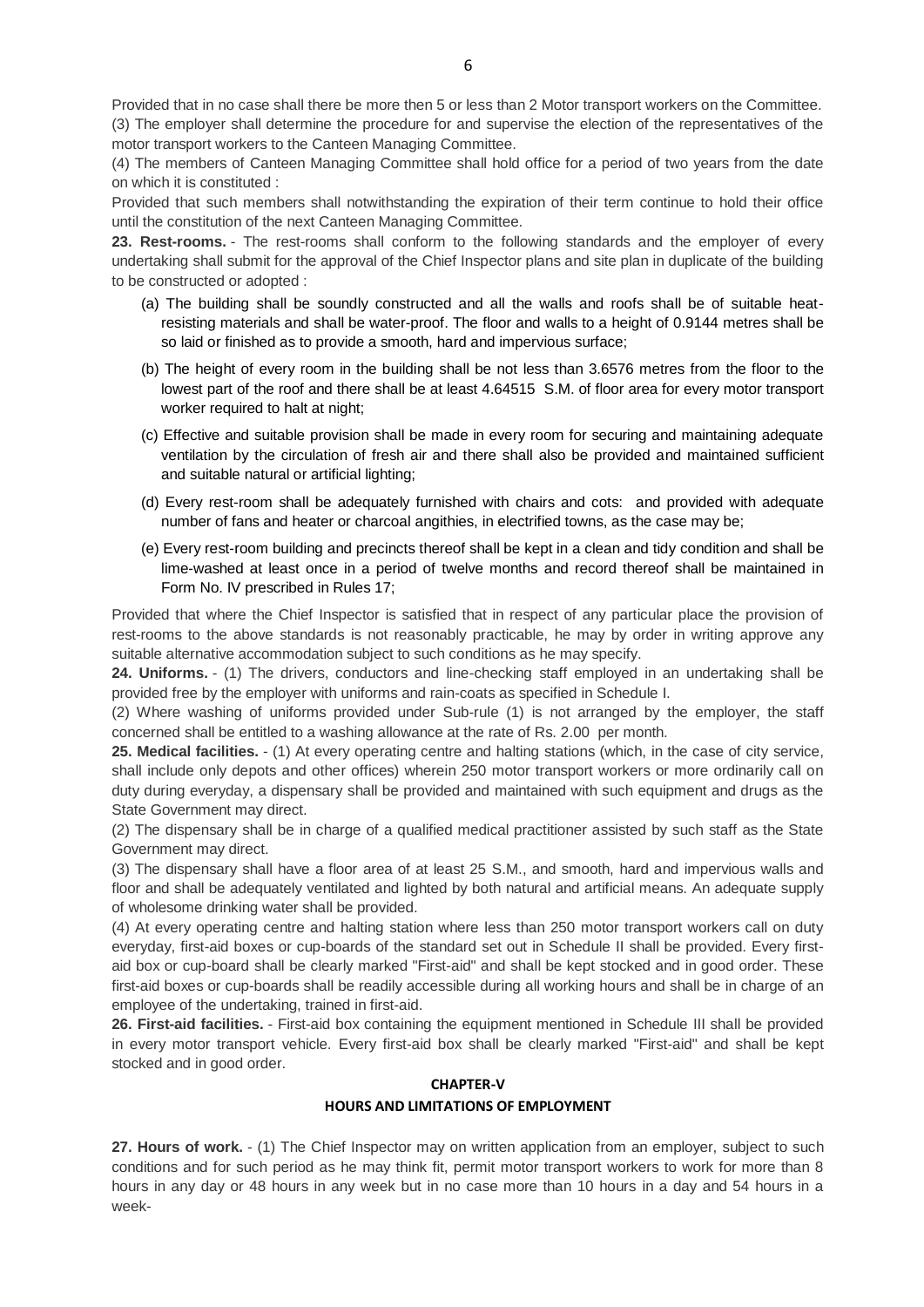### (i) on any route of 100 kilometres or more, and

(ii) on such festive or other occasions as may be notified by the State Government in the Official Gazette.

(2) In any case referred to in the second proviso to Section 13, an employer shall not require or allow any motor transport worker to work for more than 16 hours in a day and 72 hours in a week with at least 8 consecutive hours of rest between the termination of duty and commencement of the next duty.

**28. Notice of hours of work.** - (1) The notice of hours of work shall be in Form V.

(2) It shall be written in English and in a language understood by the majority of workers and shall be displayed at a conspicuous place where the motor transport workers ordinarily call for duty and shall be maintained in clean and legible condition :

Provided that if the Chief Inspector is of opinion that the duty Schedule or any other record maintained as a part of the routine of the undertaking gives the particulars required under this rule, he may by order in writing, direct that the maintenance of such record shall be sufficient compliance with the provisions of this rule.

(3) No change in the notice of hours of work shall be allowed unless a three days' clear notice is given to the Inspector indicating the contemplated change in the notice of hours of work.

**29. Weekly rest.** - (1) No motor transport worker shall be required or allowed to work on a day of rest fixed for him (hereinafter referred to as the said day), unless-

(a) he has or will have a holiday for a whole day (hereinafter called the substituted day) on one of the

three days immediately before or after the said day; and

(b) the employer has before the said day or substituted day whichever is earlier-

(i) delivered a notice at the office of the Inspector of his intention to require the worker to work on the

said day and the day which is to be substituted; and

(ii) displayed a notice to that effect at the premises.

(2) Notices given under Sub-rule (1) may by cancelled by a notice delivered at the office of the Inspector and a notice displayed at the premises of the undertaking not later than the day before the said day or the substituted day o be cancelled, whichever is earlier.

(3) Where in accordance with the provisions of Sub-rule (1) any motor transport worker works on the said day and has/had a holiday on one of the three days immediately before it, that said day shall, for the purpose of calculating his weekly hours of work, be included in the immediately preceding week.

**30. Compensatory holidays.** - (1) Every employer shall display, on or before the end of the month in which holidays are lost, a notice in respect of workers allowing compensatory holidays during the same month or the immediately following two months and of the dates thereof, at the place at which the notice of hours of work prescribed under Section 18 of the Act is displayed. Any subsequent change in the notice in respect of any compensatory holiday shall be made not less than three days in advance of the date of that holiday.

(2) Any compensatory holiday or holidays to which a worker is entitled shall be given to him before he is discharged or dismissed and shall not be reckoned as part of any period of notice required to be given before discharge or dismissal.

(3) Every employer shall maintain a register of compensatory holidays in Form No. VI which shall be preserved for a period of three years after the last entry in it and shall be produced before the Inspector an demand.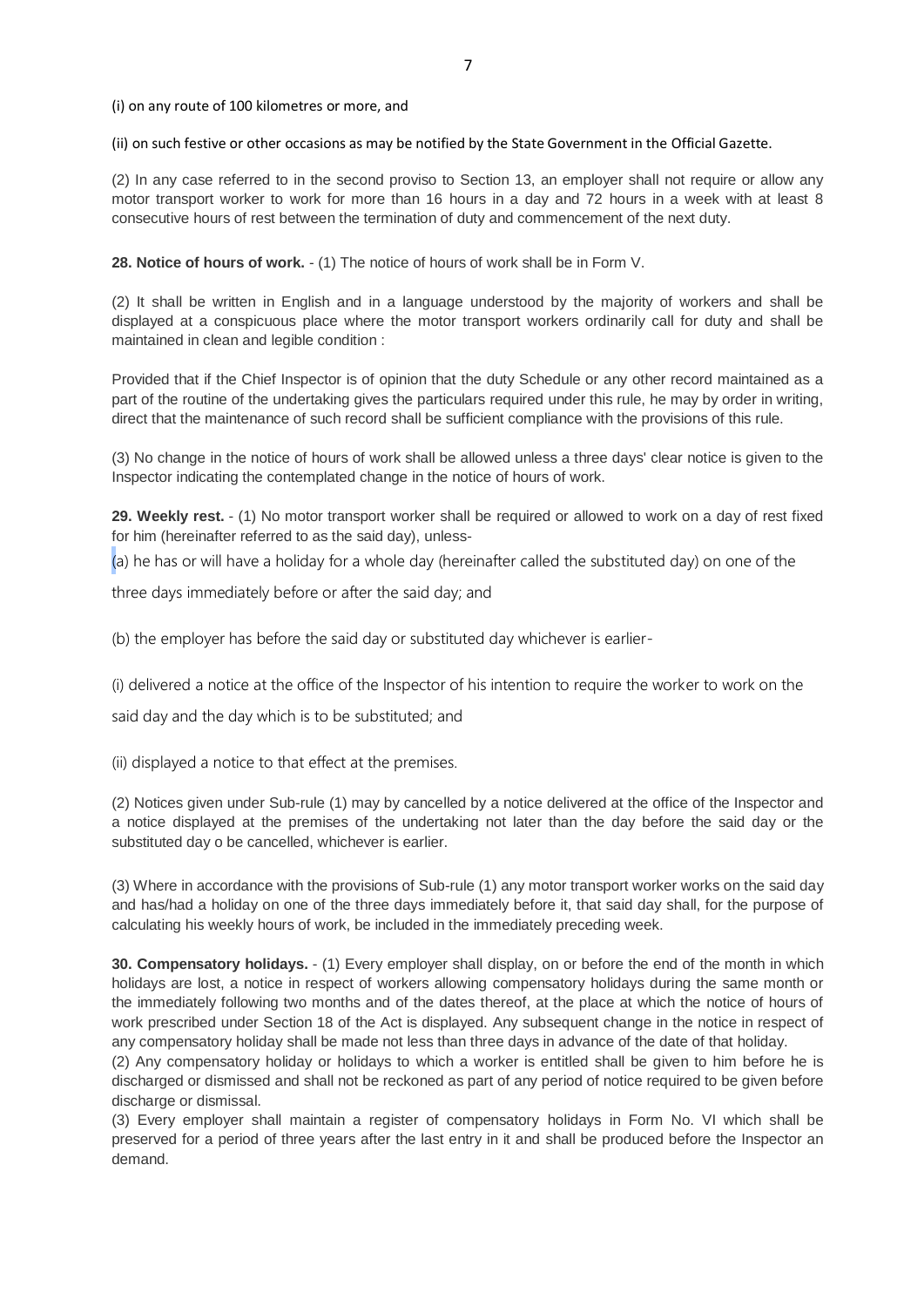## CHAPTER-VI

## WAGES AND LEAVE

**31. Overtime.** - When any motor transport worker works for more than 8 hours on any day or more than 48 hours in any week in any case referred to in the second proviso to Section 13 he shall be entitled to the rate of wages in respect of overtime work at 1½ times the rates of his ordinary wages subject to a maximum of one-half of his ordinary wages.

## Note - Overtime work means any work in excess of 8 hours a day or 48 hours a week.

**32. Holidays.** - The State Government may notify in the Official Gazette the holidays which shall be granted to the motor transport workers.

**33. Leave with wages.** - (1) Every employer shall maintain a register of leave with wages in Form No. VII :

Provided that if the Chief Inspector is of opinion that any muster-roll or register maintained as part of the routine of any undertaking, or return made by the employer, gives in respect of any or all of the workers, the particulars required for the enforcement of Chapter-VII of the Act he may, by order in writing, direct that such muster-roll or register or return shall, to the corresponding extent, be maintained in place of and be treated as the register required to be maintained under this rule in respect of that undertaking.

(2) The Register of Leave with wages shall be preserved for a period of there years after the last entry in it and shall be produced before the Inspector on demand.

**34. Leave book.** - Every employer shall provide each worker with a book in Form No. VIII (hereinafter called the Leave Book). The leave book shall be the property of the worker and the employer or his agent shall not demand it except to make necessary entries and shall not keep it for more than a week at a time :

Provided that if any leave card or similar record giving full particulars of the leave as shown in the leave book is issued by the employer, to the motor transport worker such card or record may be accepted by order in writing by the Chief Inspector.

## **35. Register of workers.** - Every employer shall maintain a Register of Workers in Form No. IX :

Provided that if the Chief Inspector is of opinion that any Register of Workers or similar record maintained as part of the routine of an undertaking gives the particulars required under this rule, he may by order in writing direct that such Register of Workers or record shall be maintained in place of and treated as, the Register of Workers required to be maintained under this rule.

**36 Muster-roll** - Every employer shall maintain a Muster-roll of wages of all workers employed in the undertaking in Form X.

Provided that if the Chief Inspector is of opinion that any Muster-roll or register maintained as a part of the routine of an undertaking gives the particulars required under this rule, he may by order in writing direct that such Muster-roll or register be maintained under this rule.

**37 Overtime Muster-roll** - Every employer shall maintain a Muster-roll in Form No. XI in which shall be correctly entered overtime hours of works and payments thereof. The Muster-roll shall always be available for inspection .

Provided that if the Chief Inspector is of opinion that any Muster-roll or register maintained as a part of the routine of an undertaking gives the particulars required under this rule, he may by order in writing direct that such overtime Muster-roll or register be maintained in place of and treated as the Muster-roll required to be maintained under this rule.

**38. Individual control book.** - (1) No employer shall allow operation of any motor transport vehicle unless each motor transport worker travelling with the vehicle is provided with and maintains individual control book in Form No. XII. The book shall be bound with the forms in duplicate and each form shall be numbered consecutively:

Provided that if the Chief Inspector is of opinion that any individual control book or similar record maintained as a part of the routine of an undertaking gives the particulars required under this rule, he may by order in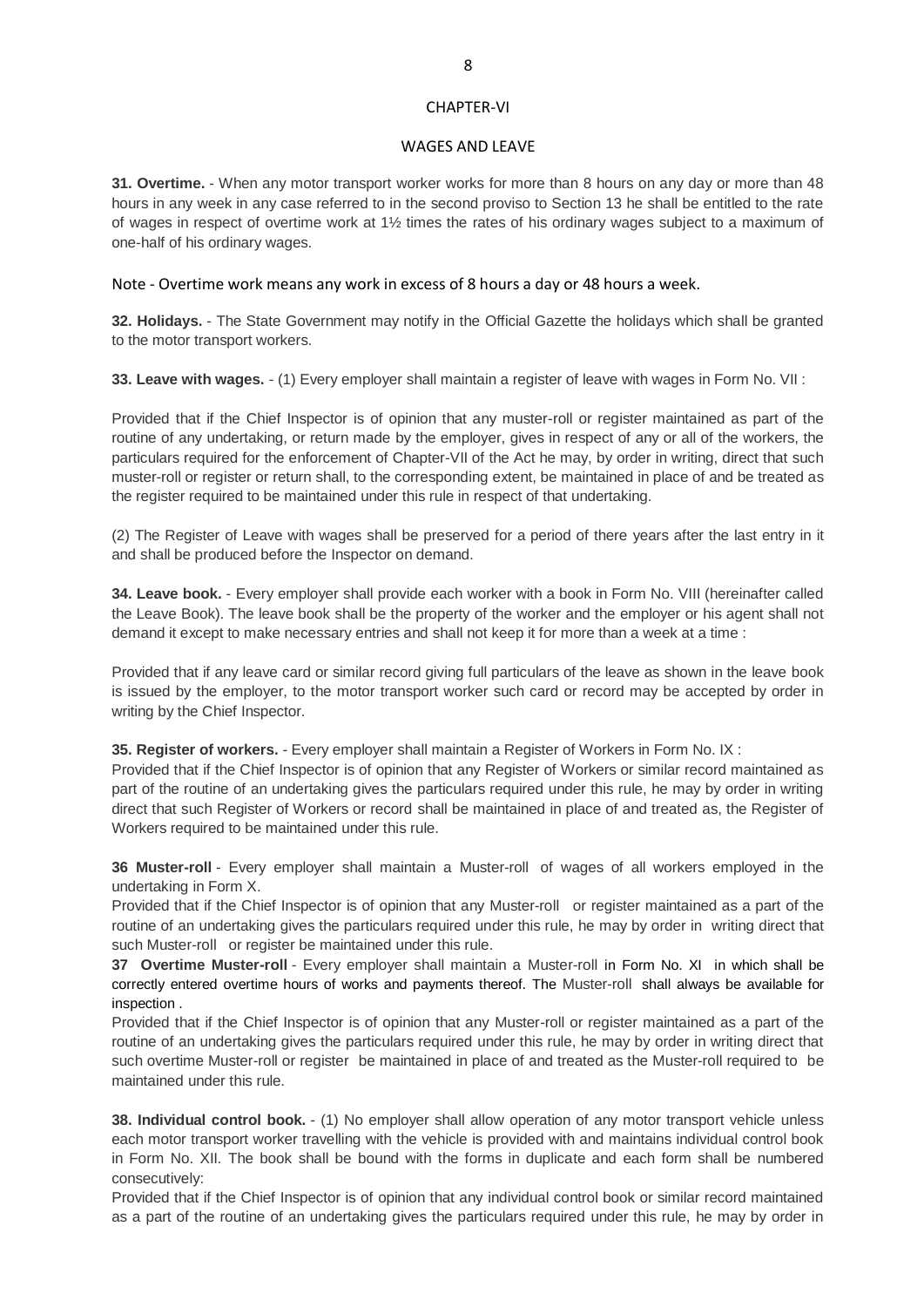writing direct that such individual control book or record be maintained in place of and treated as the individual control book required under this rule.

(2) Every motor transport worker travelling with the vehicle shall make entries daily in the individual control book and forward or hand over to his employer the original copy of the form not later than the first working day after completion of the week to which the form related.

(3) Every employer shall maintain the original copies of the individual control book mentioned in Sub-rule (2) in separate files for each motor transport worker for a period of three years and shall produce it on demand by an Inspector.

(4) Every motor transport worker travelling with the vehicle shall carry and retain with himself the individual control book for at least 6 months after the last entry and produce for inspection on demand by an Inspector.

## **CHAPTER-VII**

## **MISCELLANEOUS**

**39. Returns.** - The employer of every undertaking shall furnish to the Inspector or other officer appointed by the State Government in this behalf not later than the first February of the year immediately succeeding to that to which it relates, an annual return, in duplicate, in Form No. XIII.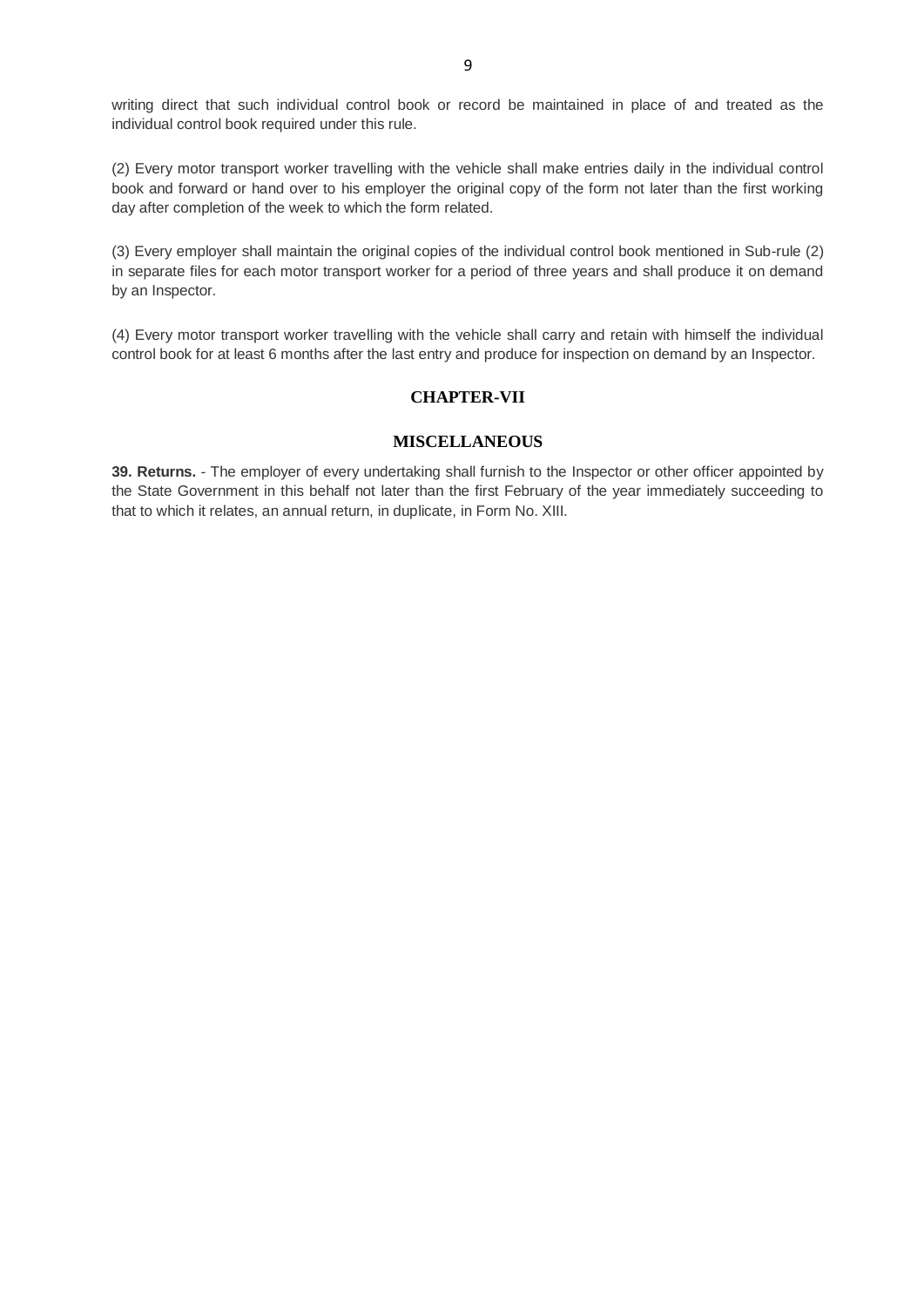## **Form No. I [See Rules 4 and 8] APPLICATION FOR REGISTRATION AND GRANT OR RENEWAL OF CERTIFICATE OF REGISTRATION**

1. Name of motor transport undertaking.................

2. Full address to which communications relating to the motor transport undertaking should be sent...............

3. Nature of motor transport service, e.g., City Service, long distance passenger service, long distance freight service................

4. Total number of routes ...............

5. Total route mileage...............

6. Total number of motor transport vehicles on the last date of the preceding year..........................

7. Maximum number of motor transport workers employed on any day during the preceding year..........................

8. Full names and residential addresses of the-

- (i) Proprietor and partners of the motor transport undertaking in case of a firm not registered under the Companies Act, 1956; or
- (ii) General Manager or Chief Executive Officer in case of a public sector undertaking..............

9. Full name and residential address of Directors in the case of a company registered under the Companies Act, 1956....................

10. Amount of fee Rs...............................(Rupees..........................................................) paid in........................................................................... Treasury on................(vide challan No.................enclosed).

> Signature of the employer Date............

**Note** - This Form should be completed in ink in block letters or typed.

| Form No. II                                                       |  |
|-------------------------------------------------------------------|--|
| [See Rule 5]                                                      |  |
| CERTIFICATE OF REGISTRATION TO WORK A MOTOR TRANSPORT UNDERTAKING |  |
|                                                                   |  |

Serial No.....................................................

.

Certificate of Registration is hereby granted to......................................... to operate motor transport services employing not more than................................persons on any one day during the year subject to the provisions of the Motor Transport Worker's Act, 1961 and the rules made thereunder.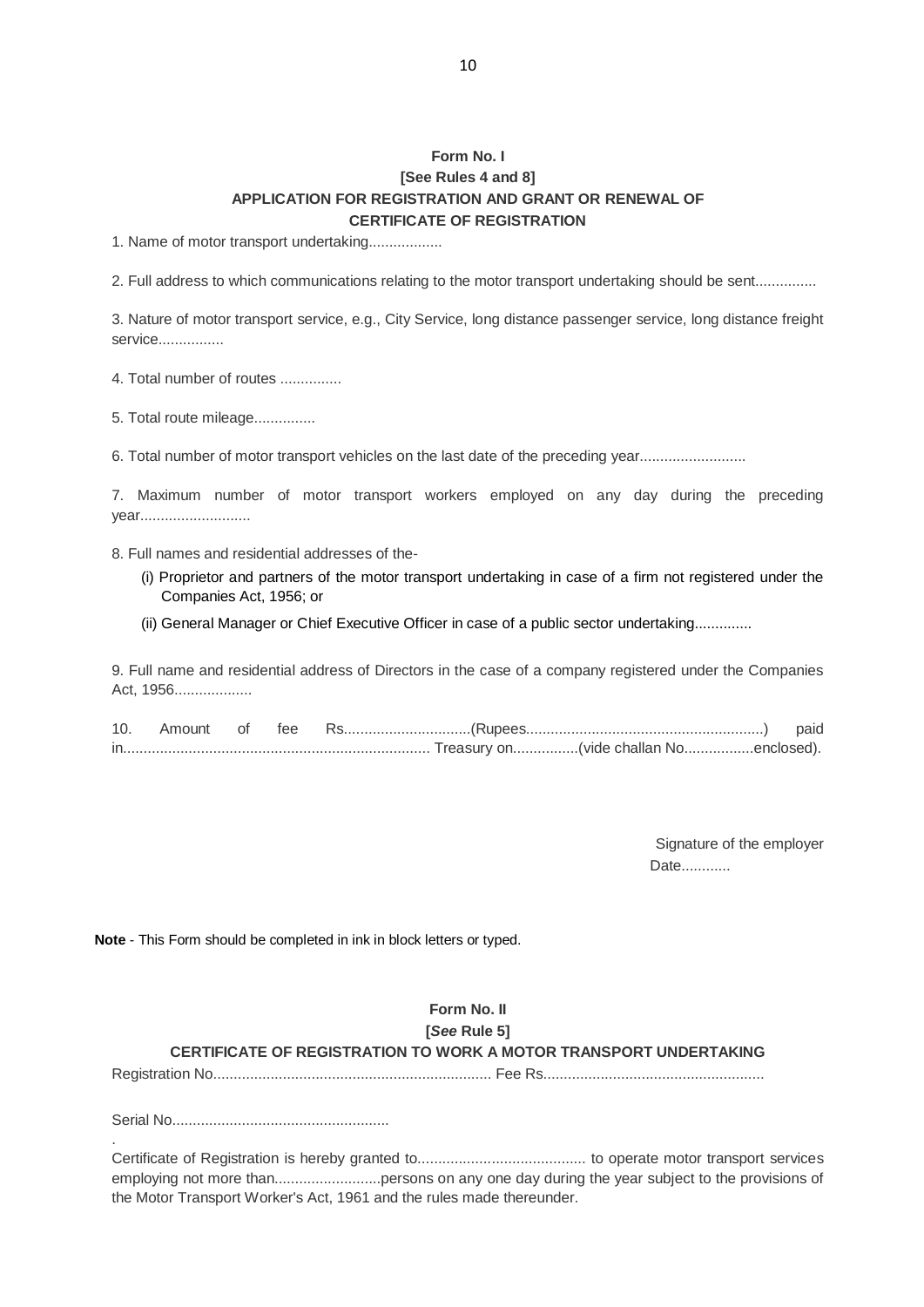The Certificate of Registration shall remain in force till the 31st day of December 19..........

The.................................19

Chief Inspector/Inspector

| Date or Renewal | Date of Expiry | Signature of the Chief Inspector |
|-----------------|----------------|----------------------------------|
|                 |                |                                  |
|                 |                |                                  |
|                 |                |                                  |
|                 |                |                                  |
|                 |                |                                  |

# **Form No. III [***See* **Rule 16] CERTIFICATE OF FITNESS**

| Serial No<br>1.                                                               | Serial No                                                                                                                                                                                                                                                                                                                  |
|-------------------------------------------------------------------------------|----------------------------------------------------------------------------------------------------------------------------------------------------------------------------------------------------------------------------------------------------------------------------------------------------------------------------|
|                                                                               | Date                                                                                                                                                                                                                                                                                                                       |
| 2. Name                                                                       | I certify that I have personally examined (name)<br>son of residing at who is<br>desirous of being employed in a motor transport<br>undertaking and that his age, as nearly as can be<br>ascertained from my examination isyears, and<br>that he is fit for employment in motor transport<br>undertaking as an adolescent. |
| 3. Father's Name                                                              |                                                                                                                                                                                                                                                                                                                            |
| 4. Residence                                                                  |                                                                                                                                                                                                                                                                                                                            |
| 5. Date of birth, if available and/or certified<br>age                        |                                                                                                                                                                                                                                                                                                                            |
| Physical fitness<br>6.                                                        |                                                                                                                                                                                                                                                                                                                            |
| Descriptive marks<br>7.                                                       |                                                                                                                                                                                                                                                                                                                            |
| 8. Reason for-<br>(1) Refusal of certificate<br>(2) Certificate being revoked | His descriptive marks are                                                                                                                                                                                                                                                                                                  |
| Thumb-impression                                                              | Thumb-impression                                                                                                                                                                                                                                                                                                           |
| Initials of Certifying Surgeon                                                | Certifying Surgeon                                                                                                                                                                                                                                                                                                         |
|                                                                               |                                                                                                                                                                                                                                                                                                                            |

**Note**-Exact details of cause of physical disability should be clearly stated.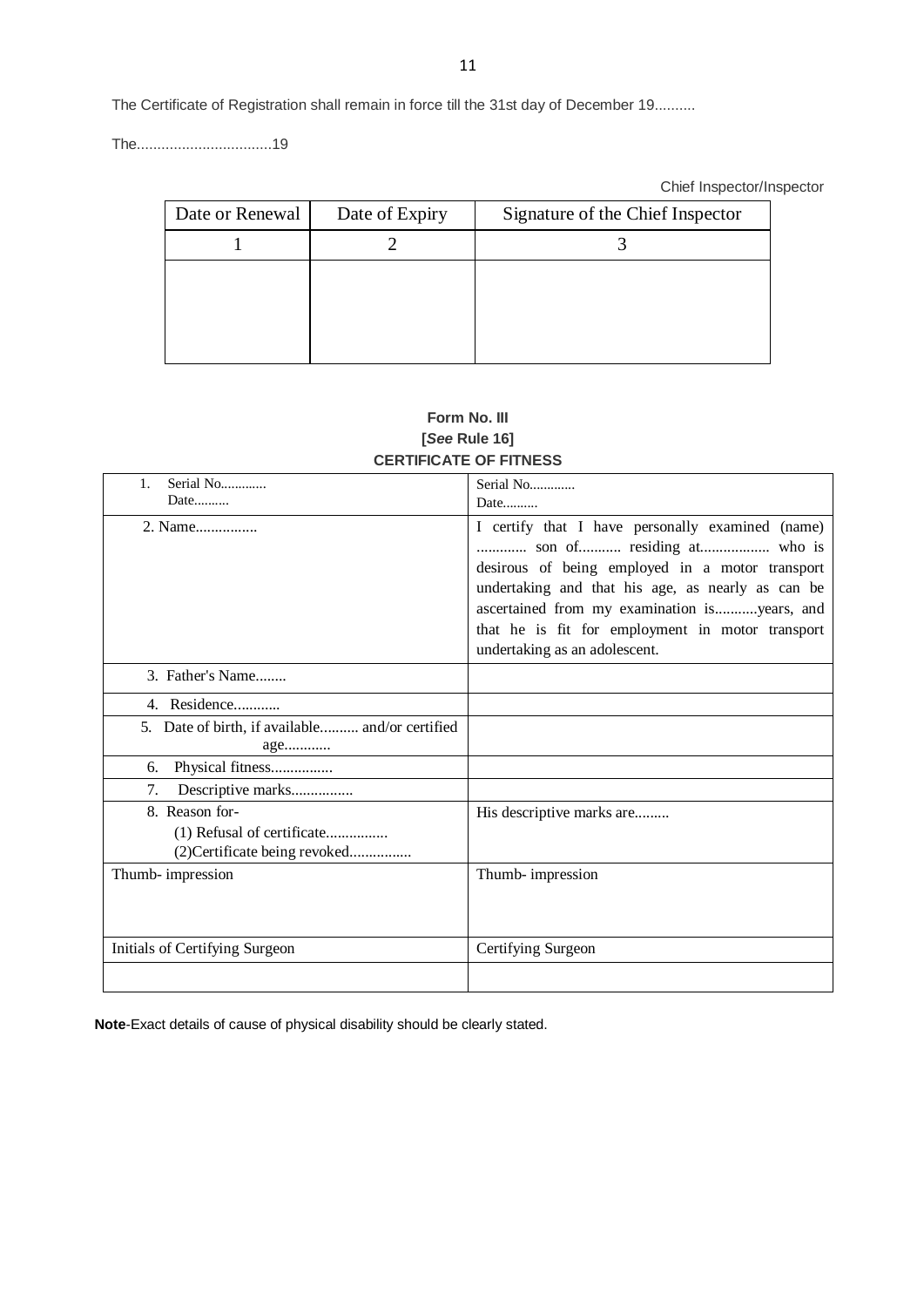**Form No. IV [***See* **Rule 17] RECORD OF LIME-WASHING, PAINTING, ETC.**

| Name of Room | Parts Lime-washed, painted,<br>varnished, e.g. walls,<br>ceilings, wood work, etc. | Treatment whether<br>lime-washed,<br>painted, varnished | Date on which lime-washing,<br>painting, varnishing was carried<br>out (according to the English |           | Remarks |   |
|--------------|------------------------------------------------------------------------------------|---------------------------------------------------------|--------------------------------------------------------------------------------------------------|-----------|---------|---|
|              |                                                                                    | or disinfected                                          |                                                                                                  | calendar) |         |   |
|              |                                                                                    |                                                         | Day                                                                                              | Month     | Year    |   |
|              | $\mathfrak{D}$                                                                     | 3                                                       | 4                                                                                                | 5         | 6       | 7 |
|              |                                                                                    |                                                         |                                                                                                  |           |         |   |
|              |                                                                                    |                                                         |                                                                                                  |           |         |   |

*Signature of employer*

# **Form No. V [***See* **Rule 28] NOTICE OF PERIODS OF WORK FOR MOTOR TRANSPORT WORKERS FOR THE YEAR 19........**

Place................

| Periods         | of Total Number of men employed |              |                             |                |                     | Total | number              |             | of Description of Groups |          |                    |           |
|-----------------|---------------------------------|--------------|-----------------------------|----------------|---------------------|-------|---------------------|-------------|--------------------------|----------|--------------------|-----------|
| work            |                                 |              |                             |                |                     |       | adolescent employed |             |                          |          |                    |           |
| Groups          | A                               | $\mathbf{B}$ | $\mathsf{C}$                | D              | E                   | F     | G                   | Η           | Groups                   | Name Day |                    | onRemarks |
| Relays          | $2 \quad 3$<br>1                | $2 \quad 3$  | $2 \quad 3$<br>$\mathbf{1}$ | 2 <sub>3</sub> | 2 <sub>3</sub><br>1 | 123   | 123                 | $1\,2$<br>3 |                          | of       | which weekly       |           |
|                 |                                 |              |                             |                |                     |       |                     |             |                          | work     | holiday<br>allowed | is        |
| Hours of work   |                                 |              |                             |                |                     |       |                     |             |                          |          |                    |           |
| on working days |                                 |              |                             |                |                     |       |                     |             |                          |          |                    |           |
| 1. From<br>To   |                                 |              |                             |                |                     |       |                     |             | A                        |          |                    |           |
| To<br>2, From   |                                 |              |                             |                |                     |       |                     |             | B                        |          |                    |           |
| To<br>3. From   |                                 |              |                             |                |                     |       |                     |             | ◡                        |          |                    |           |
| To<br>4. From   |                                 |              |                             |                |                     |       |                     |             |                          |          |                    |           |
| 5. From<br>To   |                                 |              |                             |                |                     |       |                     |             |                          |          |                    |           |
| To<br>6. From   |                                 |              |                             |                |                     |       |                     |             | G                        |          |                    |           |
| On partial      |                                 |              |                             |                |                     |       |                     |             | Η                        |          |                    |           |
| working days    |                                 |              |                             |                |                     |       |                     |             |                          |          |                    |           |
| 7. From<br>To   |                                 |              |                             |                |                     |       |                     |             |                          |          |                    |           |
| To<br>8. From   |                                 |              |                             |                |                     |       |                     |             |                          |          |                    |           |

Date on which this notice is first exhibited

Name of undertaking..........................

Signature of employer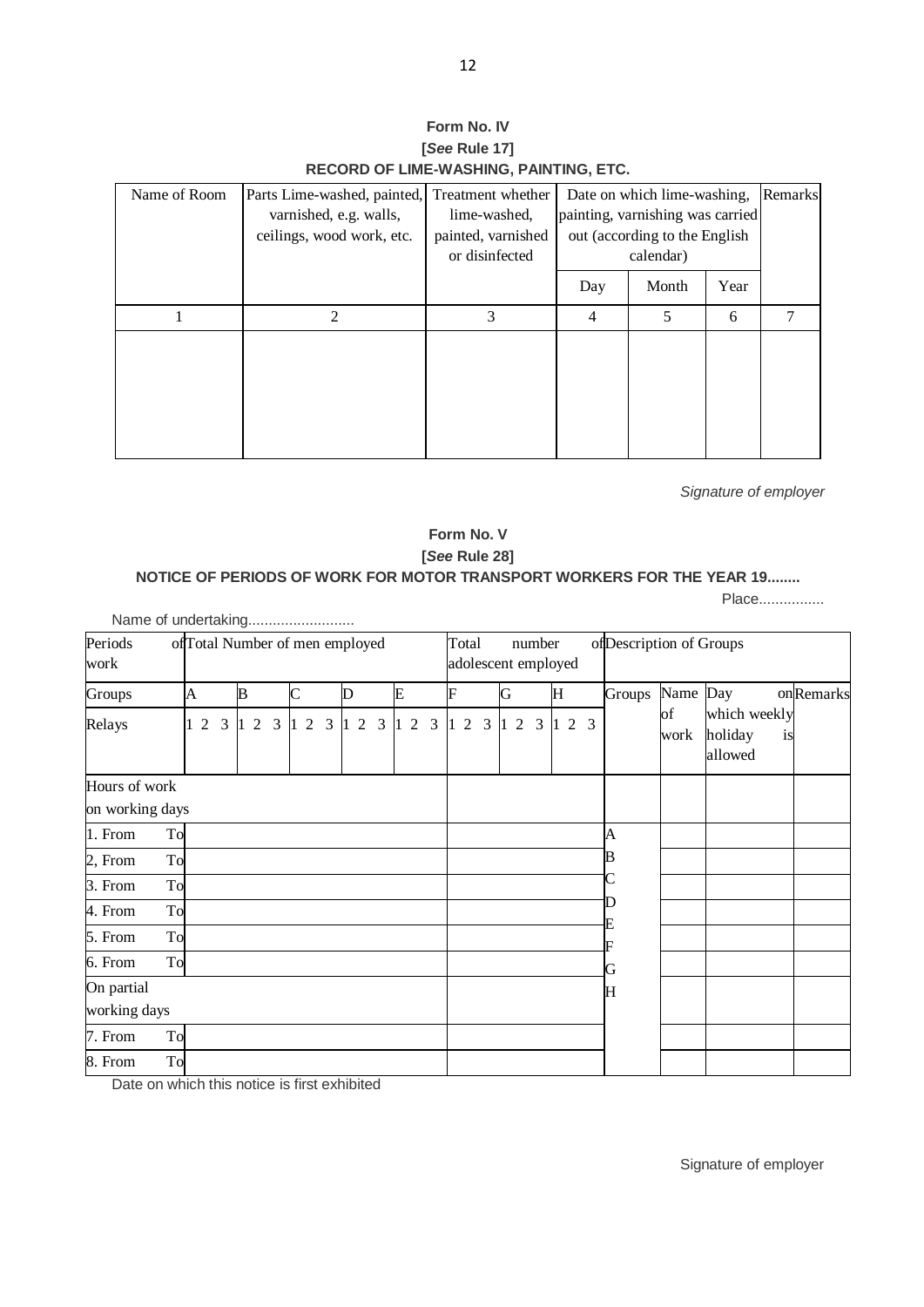|     | SerialSerial No. inName      | No. and date of Weekly rest day lost due to the exempting order in |      |                          |       |                     |                          |
|-----|------------------------------|--------------------------------------------------------------------|------|--------------------------|-------|---------------------|--------------------------|
| No. | the<br>Register<br>of worker | exempting<br>order                                                 | Year | January<br>to March June | April | toJuly<br>September | toOctober to<br>December |
|     |                              |                                                                    |      |                          |       |                     |                          |
|     |                              |                                                                    |      |                          |       |                     |                          |

**Form No. VI [***See* **Rule 30] REGISTER OF COMPENSATORY HOLIDAYS**

|                     | Remarks       |                      |        |                                                    |    |
|---------------------|---------------|----------------------|--------|----------------------------------------------------|----|
| January to<br>March | April to June | June to<br>September | to Dec | October Last rest days carried to<br>the next year |    |
| 10                  | 11            | 12                   | 13     | 14                                                 | 15 |
|                     |               |                      |        |                                                    |    |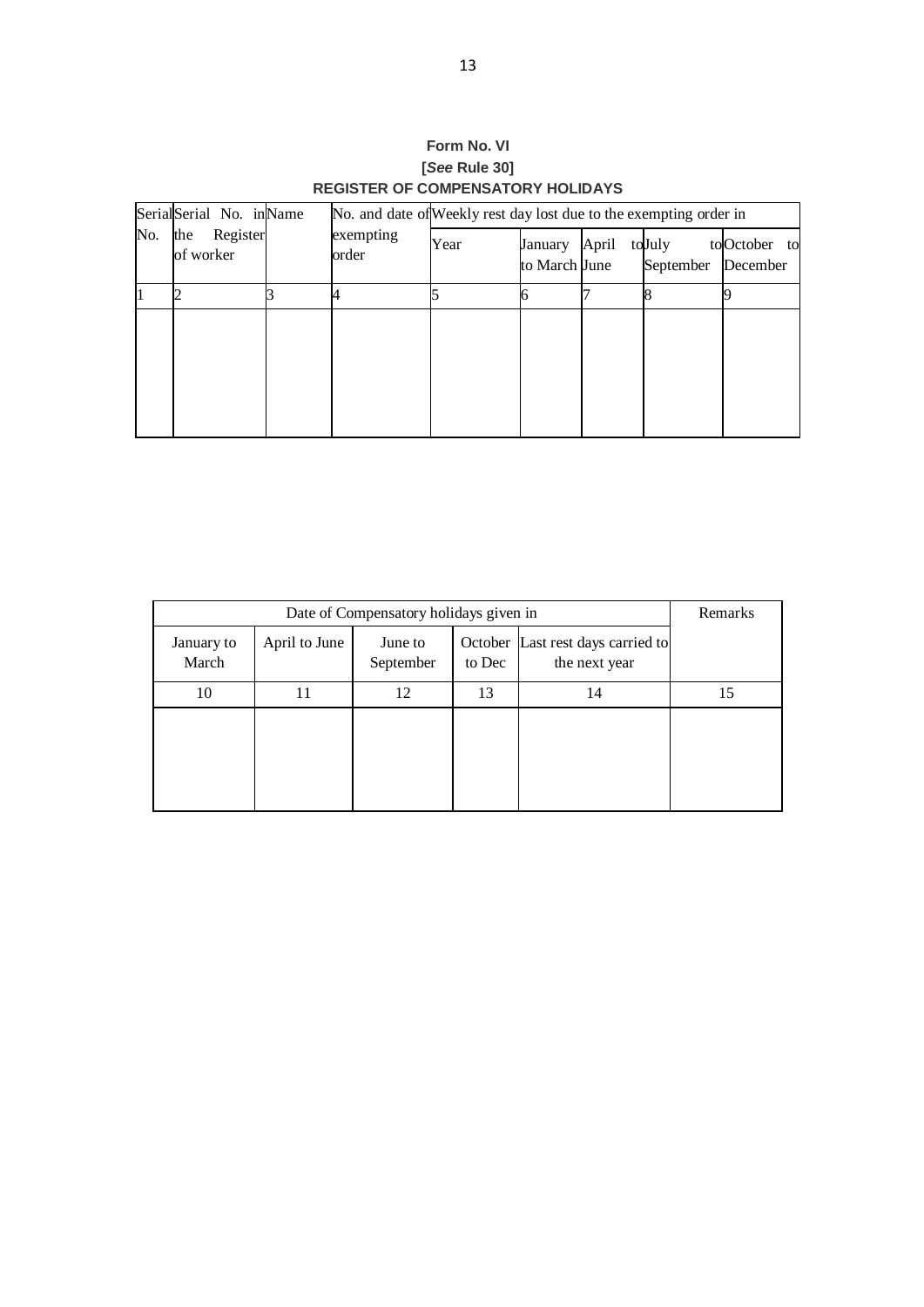# **Form No. VII [***See* **Rule 33] REGISTER OF LEAVE WITH WAGES**

Adults/Adolescents

| Name of the Undertaking |                                                  |
|-------------------------|--------------------------------------------------|
|                         |                                                  |
|                         |                                                  |
|                         |                                                  |
|                         | Date and amount of payment made in lieu of leave |
|                         |                                                  |

|            | Calendar year Wage period from | Wages       | No. of day | Leave to credit     | Leave earned               | Total of |
|------------|--------------------------------|-------------|------------|---------------------|----------------------------|----------|
| of service | $\mathfrak{g}_{0}$             | earned      | of work    | Balance of leave    | during the year, Columns 5 |          |
|            |                                | during the  | performed  | from preceding year | mentioned in               | and 6    |
|            |                                | wage period |            |                     | Column 1                   |          |
|            |                                |             |            |                     |                            |          |

| Whether   | Leave   |          | Balance of Normal rate | Cash equivalent of                       | Rate of wages    | Remarks |
|-----------|---------|----------|------------------------|------------------------------------------|------------------|---------|
| leave was | enjoyed | leave to | of wages               | advantage accruing through               | for the leave    |         |
| refused   | from to | credit   |                        | concessional rate of food                | period (Total of |         |
|           |         |          |                        | grains and other articles Columns 11 and |                  |         |
|           |         |          |                        |                                          | 12)              |         |
|           |         |          |                        |                                          |                  |         |
|           |         |          |                        |                                          |                  |         |
|           | 9       | 10       |                        |                                          |                  |         |

**Note.** - Separating page will be allotted to each worker.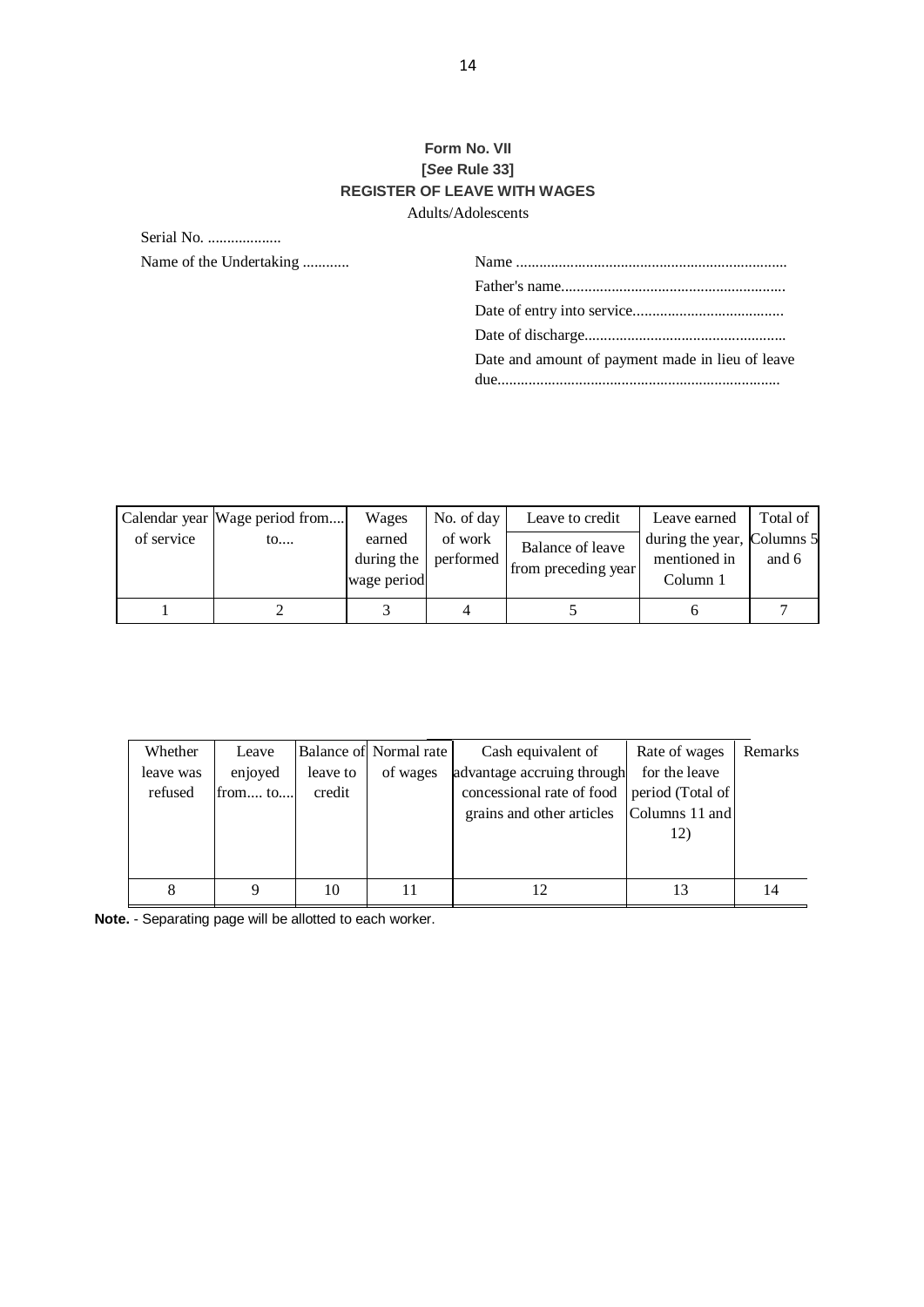# **Form No. VIII [***See* **Rule 34] LEAVE BOOK**

Serial No. ............. Adults/Adolescents

Name of undertaking..............

Address...........................................................

Date of entry into service...............................

Date of discharge...........................................

Date and amount of payment made in lieu of

leave due........................................................

| Calendar           | Wages             | Wages                               | No. of days          | Leave to credit.                                                                             | Total of      |
|--------------------|-------------------|-------------------------------------|----------------------|----------------------------------------------------------------------------------------------|---------------|
| year of<br>service | period<br>from to | earned<br>during the<br>wage period | of work<br>performed | Balance of leave Leave earned during<br>from preceding year the year, mentioned<br>in Col. 1 | Cols. 5 and 6 |
|                    | 2                 | 3                                   | 4                    | 6                                                                                            |               |
|                    |                   |                                     |                      |                                                                                              |               |

| Whether   | Leave           | Balance of | Normal  | Cash equivalent of        | Rate of wages for   | Remark |
|-----------|-----------------|------------|---------|---------------------------|---------------------|--------|
| leave was | enjoyed         | leave to   | rate of | advantage accruing        | the leave period    |        |
| refused   | from            | credit     | wages   | through concessional rate | (Total of Cols. 11) |        |
|           | $\mathfrak{to}$ |            |         | of foodgrains and other   | and $12)$           |        |
|           |                 |            |         | articles                  |                     |        |
| 8         | 9               | 10         | 11      | 12                        | 13                  | 14     |
|           |                 |            |         |                           |                     |        |
|           |                 |            |         |                           |                     |        |
|           |                 |            |         |                           |                     |        |
|           |                 |            |         |                           |                     |        |
|           |                 |            |         |                           |                     |        |

**Note** - The leave book shall be made out for each worker on thick bound sheets.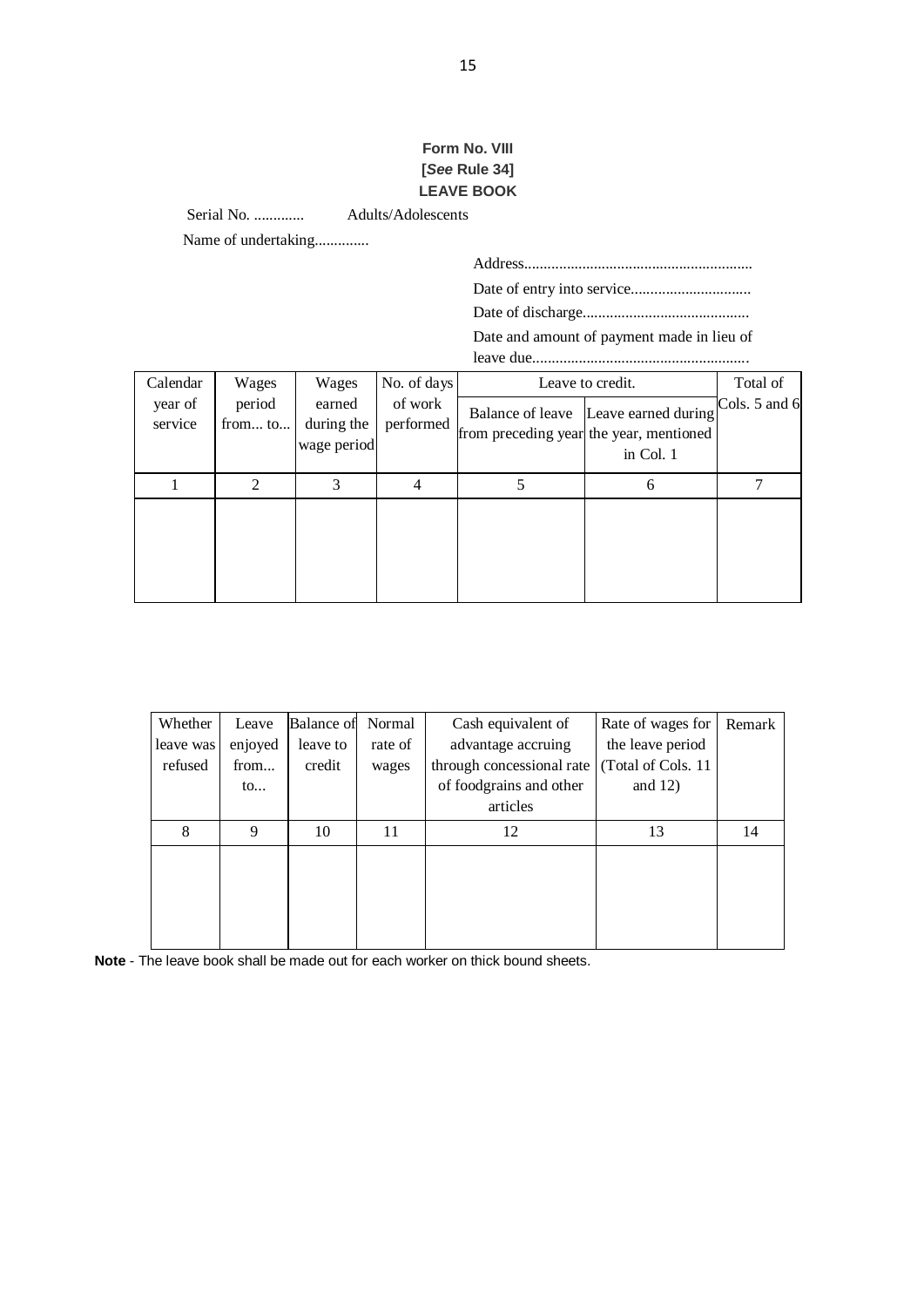# **Form No. IX [***See* **Rule 35] REGISTER OF WORKERS** *Part-I-Adults Part II-Adolescents*

| Serial | Name | Father's |   | Address Nature of work | Letter of   | No. and date of | Remarks |
|--------|------|----------|---|------------------------|-------------|-----------------|---------|
| No.    |      | name     |   |                        | group as in | certificate of  |         |
|        |      |          |   |                        | notice of   | fitness if an   |         |
|        |      |          |   |                        | period of   | adolescent      |         |
|        |      |          |   |                        | work        |                 |         |
|        | 2    | 3        | 4 |                        | 6           |                 | 8       |
|        |      |          |   |                        |             |                 |         |
|        |      |          |   |                        |             |                 |         |
|        |      |          |   |                        |             |                 |         |
|        |      |          |   |                        |             |                 |         |

# **[Form-X] [***see* **rule-36]**

# **MUSTER ROLL**

| Serial<br>No. | Name | Father's<br>name | Nature<br>of<br>work | 1 | 2 | $\sqrt{3}$ | $\overline{4}$ | For the Period Ending<br>5 | $6\,$ | $\overline{7}$ | 8 | 9 | 10 | 11 | $\overline{\phantom{0}}$ | 31 | Remarks |
|---------------|------|------------------|----------------------|---|---|------------|----------------|----------------------------|-------|----------------|---|---|----|----|--------------------------|----|---------|
|               |      |                  |                      |   |   |            |                |                            |       |                |   |   |    |    |                          |    |         |
|               |      |                  |                      |   |   |            |                |                            |       |                |   |   |    |    |                          |    |         |
|               |      |                  |                      |   |   |            |                |                            |       |                |   |   |    |    |                          |    |         |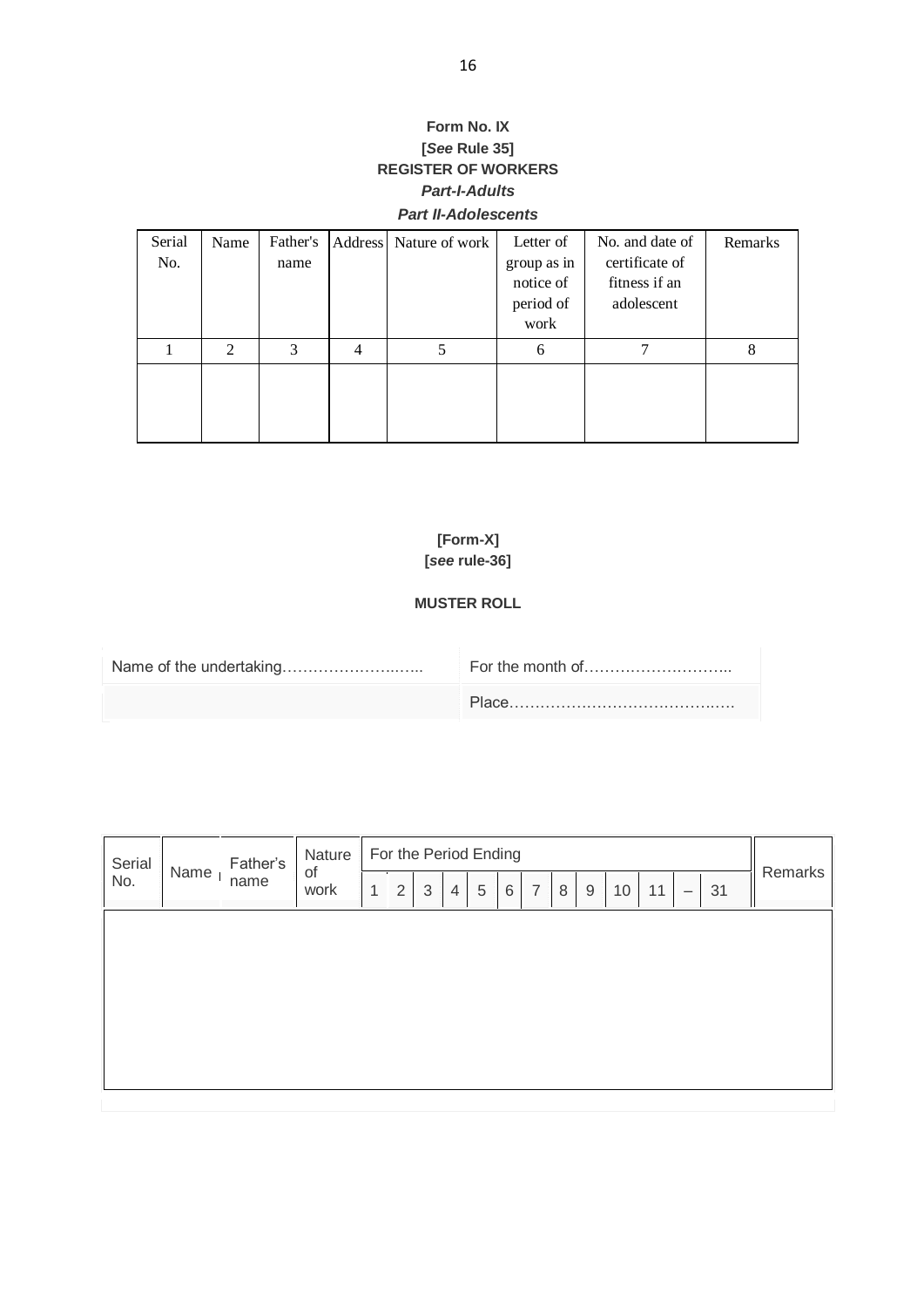## **Form XI [***See* **Rule 37] OVERTIME MUSTER ROLL**

## *Part I-Overtime under first proviso to Section 13 Part II-Overtime under second proviso to Section 13*

Month ending………………19 …

| Serial No. | Serial<br>No. in<br>the<br>Register<br>0f<br>Workers | Name | Nature<br>of work | Dates on<br>which<br>overtime<br>has been<br>worked | Extent of<br>overtime<br>on each<br>occasion | Total<br>overtime<br>worked | Normal<br>hours | Normal<br>rate of pay<br>and<br>dearness<br>allowance | Overtime<br>rate of<br>pay | Overtime<br>earning | Date on<br>which<br>overtime<br>payments<br>made |
|------------|------------------------------------------------------|------|-------------------|-----------------------------------------------------|----------------------------------------------|-----------------------------|-----------------|-------------------------------------------------------|----------------------------|---------------------|--------------------------------------------------|
|            |                                                      | ີ    |                   | G                                                   | 6                                            |                             |                 |                                                       | 10                         |                     | 12                                               |

## **Form No. XII [***See* **Rule 38] INDIVIDUAL CONTROL BOOK**

Week from Sunday..................... to Saturday.......................... 19 Sheet No......................

### NAME OF THE MOTOR TRANSPORT WORKER

| Day                                                                        |      | On duty $(d)$ or |                                |                               | Time and place | Period             | Period interruption                                                | Running      |
|----------------------------------------------------------------------------|------|------------------|--------------------------------|-------------------------------|----------------|--------------------|--------------------------------------------------------------------|--------------|
|                                                                            | Date | Rest (Res)       | <b>Of</b><br>taking<br>up duty | Spread over<br>Ending<br>duty |                | vehicle<br>on road | of 15 mts. or more<br>referred to in<br>Clause (f) of<br>Section 2 | time $(7-8)$ |
|                                                                            | 2    | 3                | $\overline{4}$                 | 5                             | 6              | 7                  | 8                                                                  | 9            |
| Sunday<br>Monday<br>Tuesday<br>Wednesday<br>Thursday<br>Friday<br>Saturday |      |                  |                                |                               |                |                    |                                                                    |              |

| Time spent in   | Period of    | Hours of    |         |          | Interval Length of Circumstances under | Remarks |
|-----------------|--------------|-------------|---------|----------|----------------------------------------|---------|
| subsidiary work | more         | work        | of rest | overtime | which overtime                         |         |
|                 | attendance   | $(9+10+11)$ |         | worked   | worked                                 |         |
|                 | at terminals |             |         |          |                                        |         |
|                 | of less than |             |         |          |                                        |         |
|                 | 15 minutes   |             |         |          |                                        |         |
| 10              | 11           | 12          | 13      | 14       | 15                                     | 16      |
|                 |              |             |         |          |                                        |         |
|                 |              |             |         |          |                                        |         |
|                 |              |             |         |          |                                        |         |

**Note**-A new working week beings at midnight on Saturday. Particulars of hours of work and rest on Saturday should be included in the Form for the previous week and those on Sunday should be included in the Form for following week.

Date and Signature of the Motor Transport Worker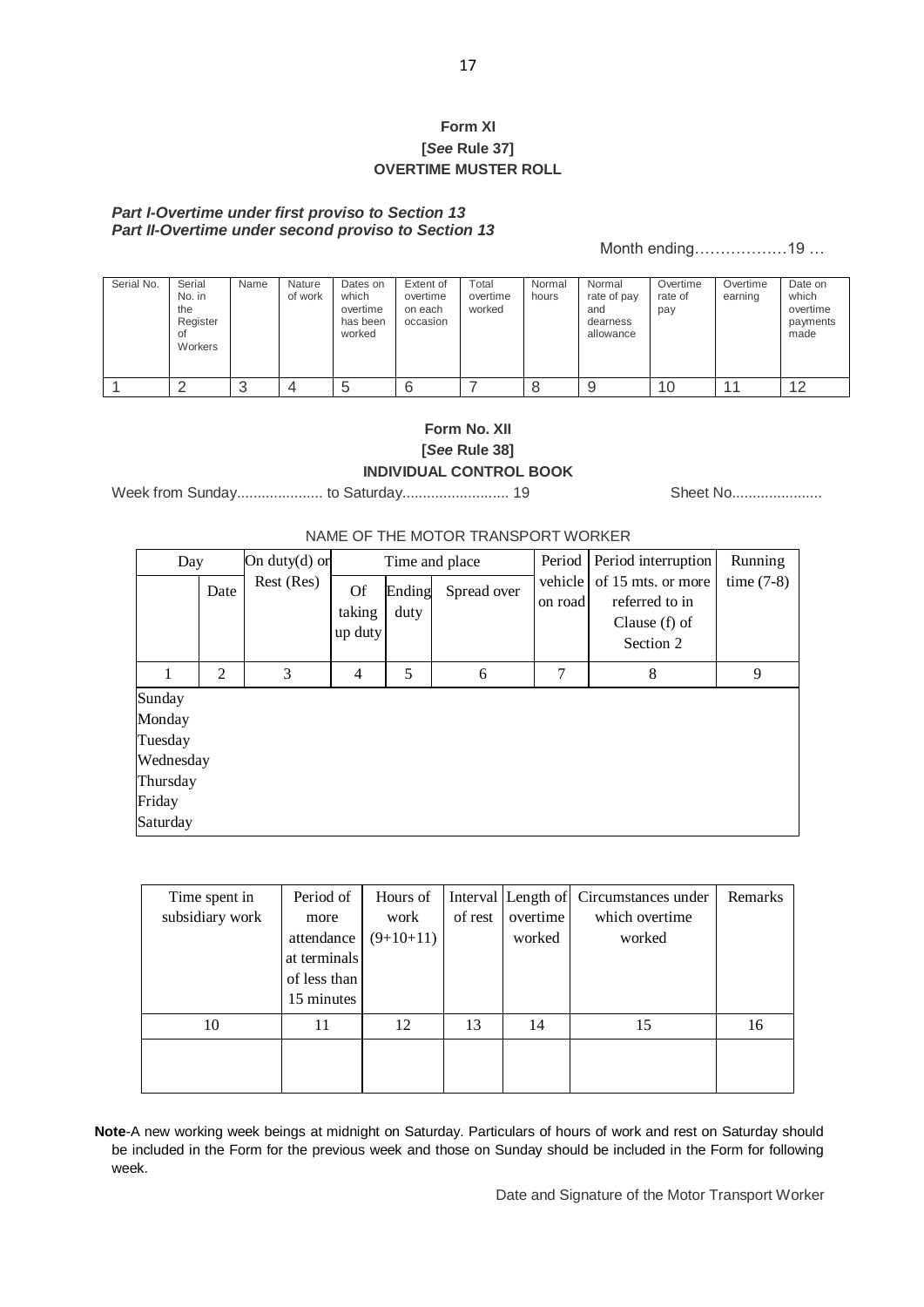# **[Form-XIII] (see rule 39) ANNUAL RETURNS**

Year ending 31st December 19…

| 1. | Name the Motor Transport<br>undertaking.                                                                                      |                               |
|----|-------------------------------------------------------------------------------------------------------------------------------|-------------------------------|
| 2. | Postal Address.                                                                                                               | .                             |
| 3. | Average number of workers<br>employed daily.                                                                                  | Adults<br>Adolescents         |
| 4. | Normal house worked per day.                                                                                                  | Adults<br>Adolescents         |
| 5. | What rest intervals were given?                                                                                               | Adults<br>Adolescents         |
| 6. | The number of worker exempted<br>from the provisions of Section:                                                              | 13<br>19                      |
| 7. | Leave with wage-                                                                                                              |                               |
|    | (i) No of workers who are entitled<br>to annual leave with wages<br>during the calendar year to which<br>this return relates. | Adults<br>Adolescents         |
|    | (ii) No. of workers who were<br>granted leave during the year.                                                                | Adults<br>Adolescents         |
|    | (iii) No. of workers discharged or<br>dismissed from service during<br>the year.                                              | Adults $\dots$<br>Adolescents |
|    | (iv) No. of discharged workers<br>paid wages in lieu of leave.                                                                | Adults<br>Adolescents         |
|    | (v) Total amount of wages paid in<br>lieu of leave.                                                                           |                               |
| 8. | Compensatory holidays-                                                                                                        |                               |
|    | (i) No. of workers exempted from<br>Section 19.                                                                               | Adults                        |
|    | (ii) No. of workers who received<br>holidays in the-                                                                          | Adolescents                   |
|    | (a) same month                                                                                                                |                               |
|    | (b) following month                                                                                                           |                               |
|    | (c) third month                                                                                                               |                               |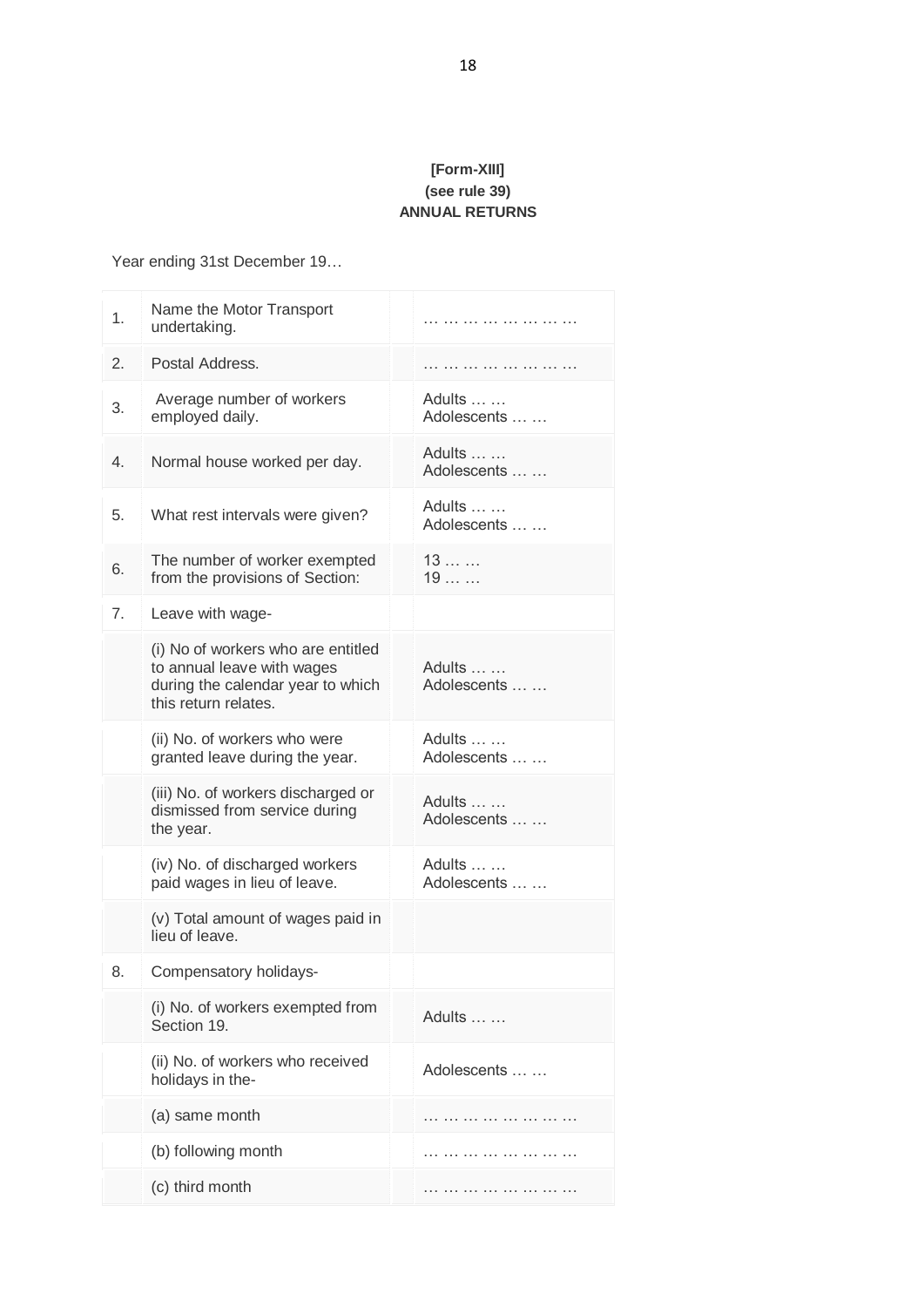| 9.              | Canteens                                                                     |  |
|-----------------|------------------------------------------------------------------------------|--|
|                 |                                                                              |  |
|                 |                                                                              |  |
|                 | (Number of canteens and situations)                                          |  |
|                 |                                                                              |  |
| 10 <sub>1</sub> | <b>Medical Facilities-</b>                                                   |  |
|                 | (i) No. of dispensaries and<br>situations.                                   |  |
|                 | (ii) No. of doctors                                                          |  |
|                 | (iii) No. of nurses                                                          |  |
| 11.             | Rest Rooms-                                                                  |  |
|                 | (i) No. of rests rooms                                                       |  |
|                 | (ii) Details of accommodation,<br>furniture and other equipment<br>provided. |  |
|                 | (iii) Approximate average daily<br>attendance of workers.                    |  |

Date…………….

*Signature of employer*

† The average daily number should be calculated by dividing the aggregate number of attendances on working days by the number of working days during the year. In reckoning attendances by temporary as well as permanent employees should be counted. Attendances on separate shifts should be counted separately. Days on which the undertaking was not operating, for whatever cause, should be treated as working days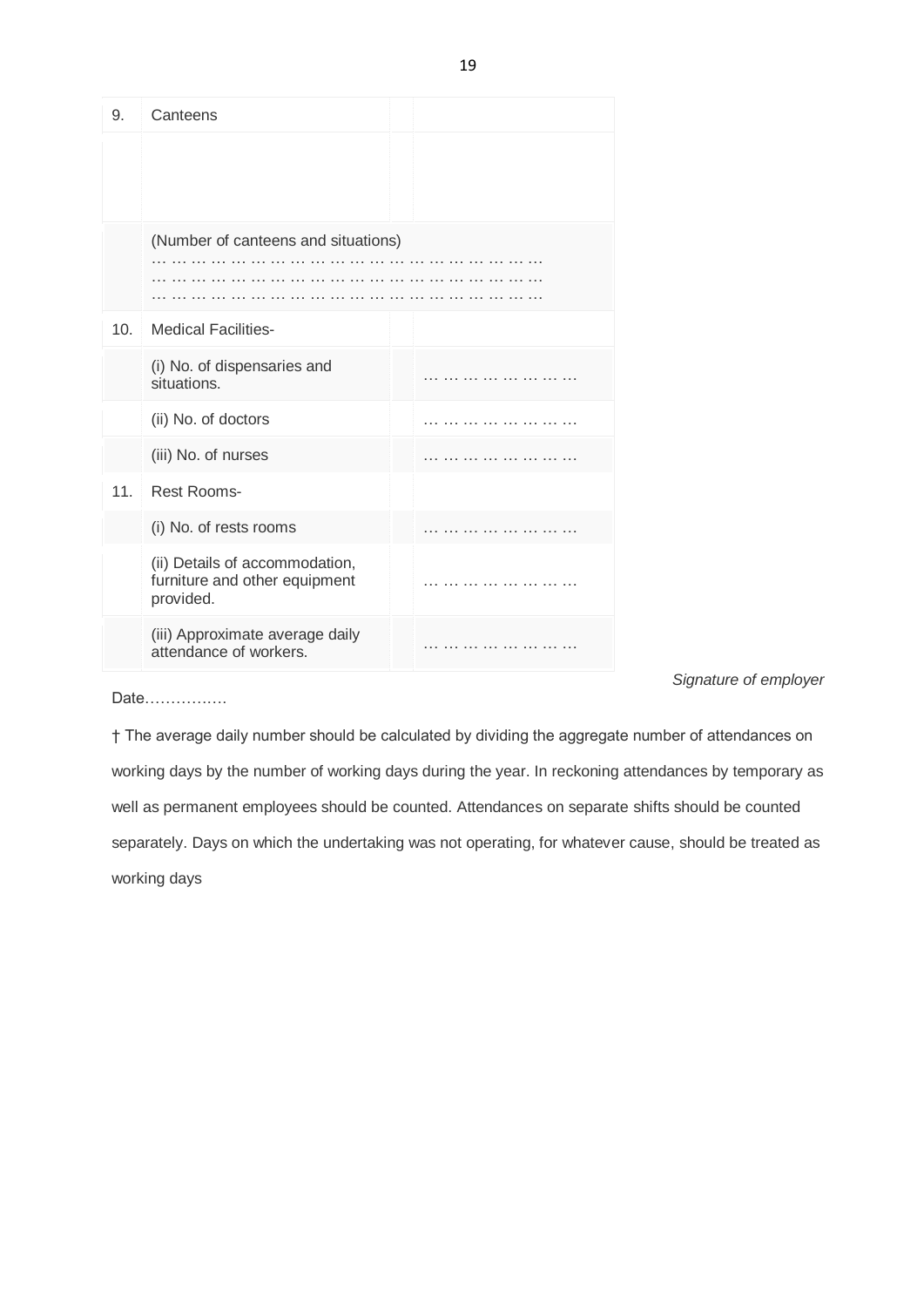# **Schedule I [***See* **Rule 24]**

|    | Category of Staff                                                                                                                                                                                           | Particulars of articles                                             | Quantity            |      | Period of supply             |
|----|-------------------------------------------------------------------------------------------------------------------------------------------------------------------------------------------------------------|---------------------------------------------------------------------|---------------------|------|------------------------------|
| 1. | (i) Drivers, Conductors, Traffic<br>Inspectors and Ticket examiners                                                                                                                                         | (a) Cotton shirt or<br>coat, Cotton pant,<br>Cotton cap or turban   | 2<br>$\overline{2}$ | $\{$ | Every summer                 |
|    | (ii) Cleaners, Watchmen and other line<br>checking staff if required to go with the<br>vehicle                                                                                                              | (b) Woollen coat<br>Woollen pant<br>woolen cap or cotton<br>turban. | 1<br>1              | $\{$ | Once in every three<br>years |
|    |                                                                                                                                                                                                             | (c) Semi-closed<br>chappals (Pathani<br>type)                       | 2 pairs             |      | Every year                   |
|    | Provided that in places due to climatic conditions woollen cloths are not ordinarily worn, a cotton<br>shirt, pant and cap or turban may be supplied every winter instead of woollen clothes as provided in | sub-clause (b).                                                     |                     |      |                              |
| 2. | (i) Traffic Inspectors and Ticket<br>examiners                                                                                                                                                              | Rain Coat with Cap                                                  | 1                   |      | Once in every five years     |
|    | (ii) Cleaners, Watchmen and other line<br>checking staff if required to go out in<br>rains for their normal work                                                                                            |                                                                     |                     |      |                              |

**Note** - "Inspectors" shall be include "Ticket Inspectors", "Travelling Ticket Inspectors" and "Road Inspectors" and also "Controllers", "Assistant Traffic Inspectors" and "Checkers as Traffic-in-charge" if required to go with the vehicle.

## **Schedule II**

## **[***See* **Rule 25]**

*(A) For operating centres and halting stations wherein 10 and not exceeding 50 motor transport workers ordinarily call on duty during everyday*

Each first-aid box or cupboard shall contain the following equipment:

- (i) 12 small sterilized dressings;
- (ii) 6 medium size sterilized dressings;
- (iii) 6 large size sterilized dressings;
- (iv) 6 large size sterilized burn dressings;
- (v) 6 (14.175 grams) packets sterilized cotton wool;
- (vi) 1 (56.699 grams) bottle containing a two per cent alcoholic solution of iodine;
- (vii) 1 (56.699 grams) bottle containing salvolatile having the dose and mode of administration indicated on the lable;
- (viii) 1 roll of adhesive plaster...........
- (ix) a snake bite lancet;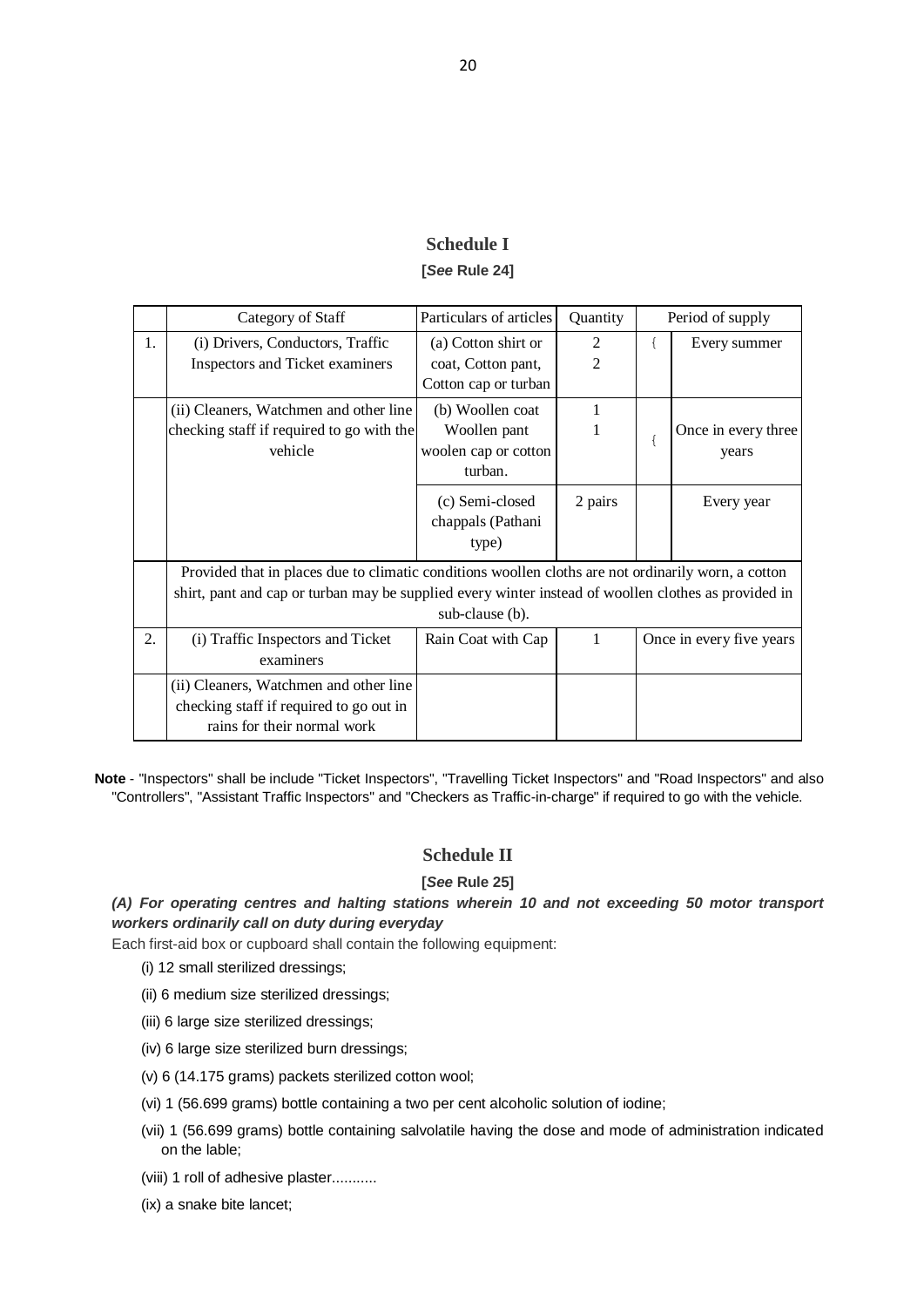- (x) 1 (28.350 grams) bottle of potassium permanganate crystals...................
- (xi) one pair scissors;
- (xii) 1 copy of the approved first-aid leaflet.

## *(B) For operating centres and halting stations wherein more than 50 motor transport workers ordinarily call on duty during everyday*

Each first-aid box or cupboard shall contain the following equipment:

- (i) 24 small sterilized dressings;
- (ii) 12medium size sterilized dressings;
- (iii) 12 large size sterilized dressings;
- (iv)12 large size sterilized burn dressings;
- (v) 12 (14.175 grams) packets sterilized cotton wool;
- (vi) 1 snake bite lancet;
- (vii) 1 pair scissors;
- (viii) 2 (28.350 grams) bottles of Potassium permanganate crystals;
- (ix) 1 (113.398 grams) bottle containing a two per cent alcoholic solution of iodine;
- (x) 1 (113.398 grams) bottle of sal-volatile having the dose and mode of administration indicated on the lable;
- (xi) 1 copy of the approved first-aid leaflet;
- (xii) 12 roller bandages 4 inches wide;
- (xiii) 12 roller bandages 4 inches wide;
- (xiv) 2 rolls of adhesive plaster;
- (xv) 6 triangular bandages;
- (xvi) 2packets of safety pins;
- (xvii) a supply of suitable splints
- (xviii) 1 tournequet.

## **Schedule III**

### **[***See* **Rule 26]**

- (i) 6 small sterilized dressings;
- (ii) 3 medium size sterilized dressings;
- (iii) 3 large size sterilized dressings;
- (iv) 3 large size sterilized burn dressings;
- (v) 1 (28.380 grams) bottle containing a two per cent alcoholic solution of iodine;
- (vi) 1 (28.350 grams) bottle containing sal-volatile having the dose and mode of administration indicated on the label;
- (vii) a snake-bite lancet;
- (viii) 1 (28.350 grams) bottle of potassium permanganate crystals;
- (ix) 1 pair scissors;
- (x) 1 copy of approved first-aid leaflet.

**By order,**